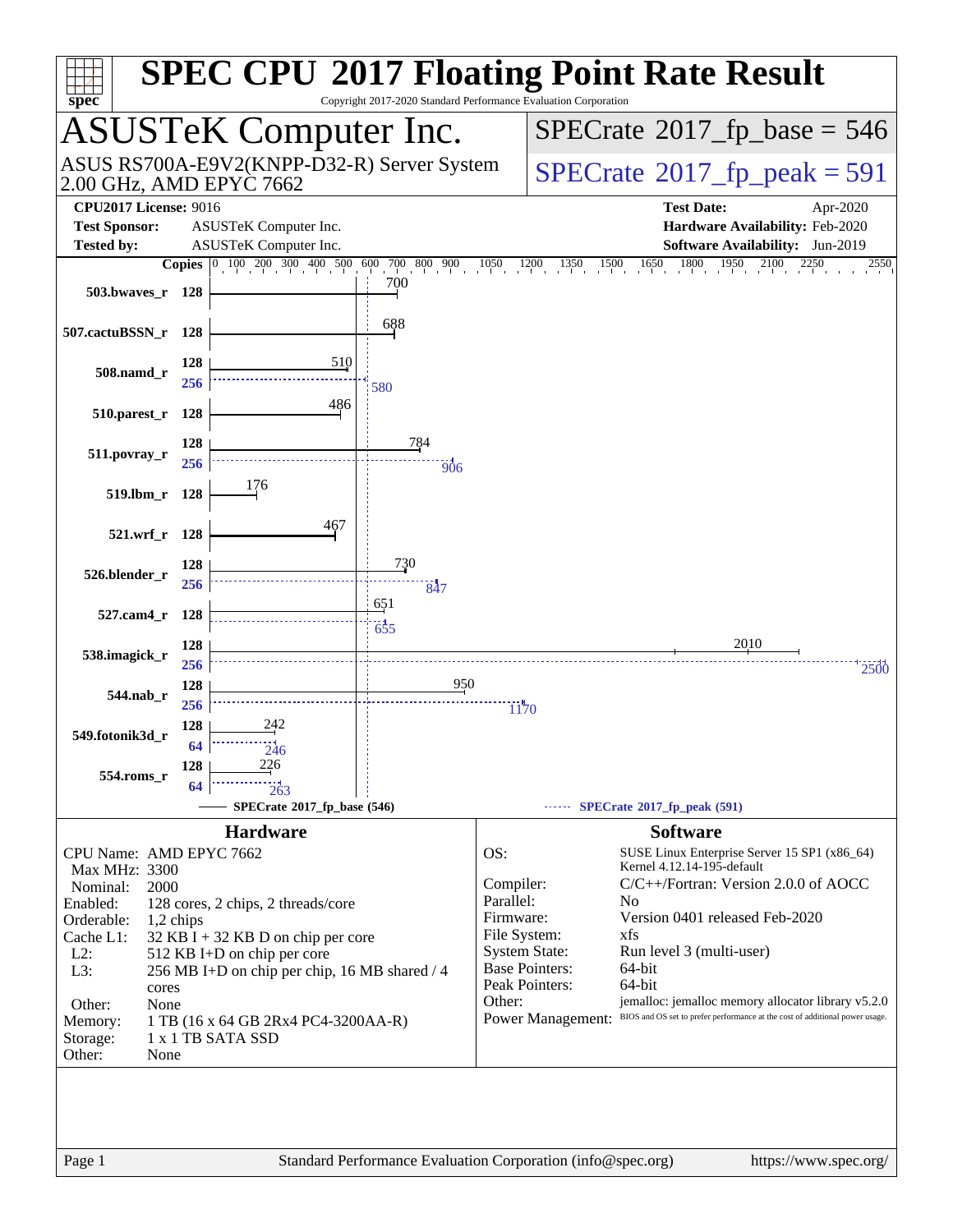

Copyright 2017-2020 Standard Performance Evaluation Corporation

# ASUSTeK Computer Inc.<br>ASUS RS700A-E9V2(KNPP-D32-R) Server System

2.00 GHz, AMD EPYC 7662

 $SPECTate@2017_fp\_peak = 591$  $SPECTate$ <sup>®</sup>[2017\\_fp\\_base =](http://www.spec.org/auto/cpu2017/Docs/result-fields.html#SPECrate2017fpbase) 546

**[Test Sponsor:](http://www.spec.org/auto/cpu2017/Docs/result-fields.html#TestSponsor)** ASUSTeK Computer Inc. **[Hardware Availability:](http://www.spec.org/auto/cpu2017/Docs/result-fields.html#HardwareAvailability)** Feb-2020

**[CPU2017 License:](http://www.spec.org/auto/cpu2017/Docs/result-fields.html#CPU2017License)** 9016 **[Test Date:](http://www.spec.org/auto/cpu2017/Docs/result-fields.html#TestDate)** Apr-2020 **[Tested by:](http://www.spec.org/auto/cpu2017/Docs/result-fields.html#Testedby)** ASUSTeK Computer Inc. **[Software Availability:](http://www.spec.org/auto/cpu2017/Docs/result-fields.html#SoftwareAvailability)** Jun-2019

#### **[Results Table](http://www.spec.org/auto/cpu2017/Docs/result-fields.html#ResultsTable)**

|                                    | <b>Base</b>   |                |       |                | <b>Peak</b> |                |       |               |                |              |                |              |                |              |
|------------------------------------|---------------|----------------|-------|----------------|-------------|----------------|-------|---------------|----------------|--------------|----------------|--------------|----------------|--------------|
| <b>Benchmark</b>                   | <b>Copies</b> | <b>Seconds</b> | Ratio | <b>Seconds</b> | Ratio       | <b>Seconds</b> | Ratio | <b>Copies</b> | <b>Seconds</b> | <b>Ratio</b> | <b>Seconds</b> | <b>Ratio</b> | <b>Seconds</b> | <b>Ratio</b> |
| 503.bwaves_r                       | 128           | 1834           | 700   | 1835           | 700         | 1834           | 700   | 128           | 1834           | 700          | 1835           | 700          | 1834           | 700          |
| 507.cactuBSSN r                    | 128           | 235            | 689   | 236            | 687         | 236            | 688   | 128           | 235            | 689          | 236            | 687          | 236            | 688          |
| $508$ .namd $r$                    | 128           | 239            | 510   | 236            | 515         | 239            | 508   | 256           | 419            | 581          | 419            | 580          | 420            | 580          |
| 510.parest_r                       | 128           | 685            | 489   | 688            | 486         | 689            | 486   | 128           | 685            | 489          | 688            | 486          | 689            | 486          |
| 511.povray_r                       | 128           | 381            | 785   | 383            | 781         | 381            | 784   | 256           | 661            | 904          | 660            | 906          | 659            | 908          |
| 519.1bm r                          | 128           | 766            | 176   | 766            | 176         | 768            | 176   | 128           | 766            | 176          | 766            | 176          | 768            | 176          |
| $521.wrf_r$                        | 128           | 615            | 467   | 614            | 467         | 613            | 468   | 128           | 615            | 467          | 614            | 467          | 613            | 468          |
| 526.blender r                      | 128           | 266            | 732   | 268            | 727         | 267            | 730   | 256           | 462            | 845          | 460            | 847          | 459            | 850          |
| 527.cam4 r                         | 128           | 344            | 651   | 344            | 652         | 345            | 650   | 128           | 343            | 653          | 342            | 655          | 341            | 656          |
| 538.imagick_r                      | 128           | 158            | 2010  | 145            | 2200        | 183            | 1740  | 256           | 254            | 2500         | 264            | 2420         | 253            | 2520         |
| $544$ .nab r                       | 128           | 227            | 950   | 227            | 949         | 227            | 950   | 256           | 369            | 1170         | 367            | 1170         | 370            | 1170         |
| 549.fotonik3d r                    | 128           | 2057           | 242   | 2057           | 242         | 2058           | 242   | 64            | 1016           | 246          | 1013           | 246          | 1013           | 246          |
| $554$ .roms r                      | 128           | 900            | 226   | 900            | 226         | 901            | 226   | 64            | 386            | 263          | 387            | 263          | 388            | 262          |
| $SPECrate^{\otimes}2017$ fp base = |               |                | 546   |                |             |                |       |               |                |              |                |              |                |              |

**[SPECrate](http://www.spec.org/auto/cpu2017/Docs/result-fields.html#SPECrate2017fppeak)[2017\\_fp\\_peak =](http://www.spec.org/auto/cpu2017/Docs/result-fields.html#SPECrate2017fppeak) 591**

Results appear in the [order in which they were run](http://www.spec.org/auto/cpu2017/Docs/result-fields.html#RunOrder). Bold underlined text [indicates a median measurement](http://www.spec.org/auto/cpu2017/Docs/result-fields.html#Median).

#### **[Compiler Notes](http://www.spec.org/auto/cpu2017/Docs/result-fields.html#CompilerNotes)**

The AMD64 AOCC Compiler Suite is available at <http://developer.amd.com/amd-aocc/>

#### **[Submit Notes](http://www.spec.org/auto/cpu2017/Docs/result-fields.html#SubmitNotes)**

The config file option 'submit' was used. 'numactl' was used to bind copies to the cores. See the configuration file for details.

### **[Operating System Notes](http://www.spec.org/auto/cpu2017/Docs/result-fields.html#OperatingSystemNotes)**

'ulimit -s unlimited' was used to set environment stack size 'ulimit -l 2097152' was used to set environment locked pages in memory limit

runcpu command invoked through numactl i.e.: numactl --interleave=all runcpu <etc>

Set dirty\_ratio=8 to limit dirty cache to 8% of memory Set swappiness=1 to swap only if necessary Set zone\_reclaim\_mode=1 to free local node memory and avoid remote memory sync then drop\_caches=3 to reset caches before invoking runcpu

| Page 2 | Standard Performance Evaluation Corporation (info@spec.org) | https://www.spec.org/ |
|--------|-------------------------------------------------------------|-----------------------|
|        |                                                             |                       |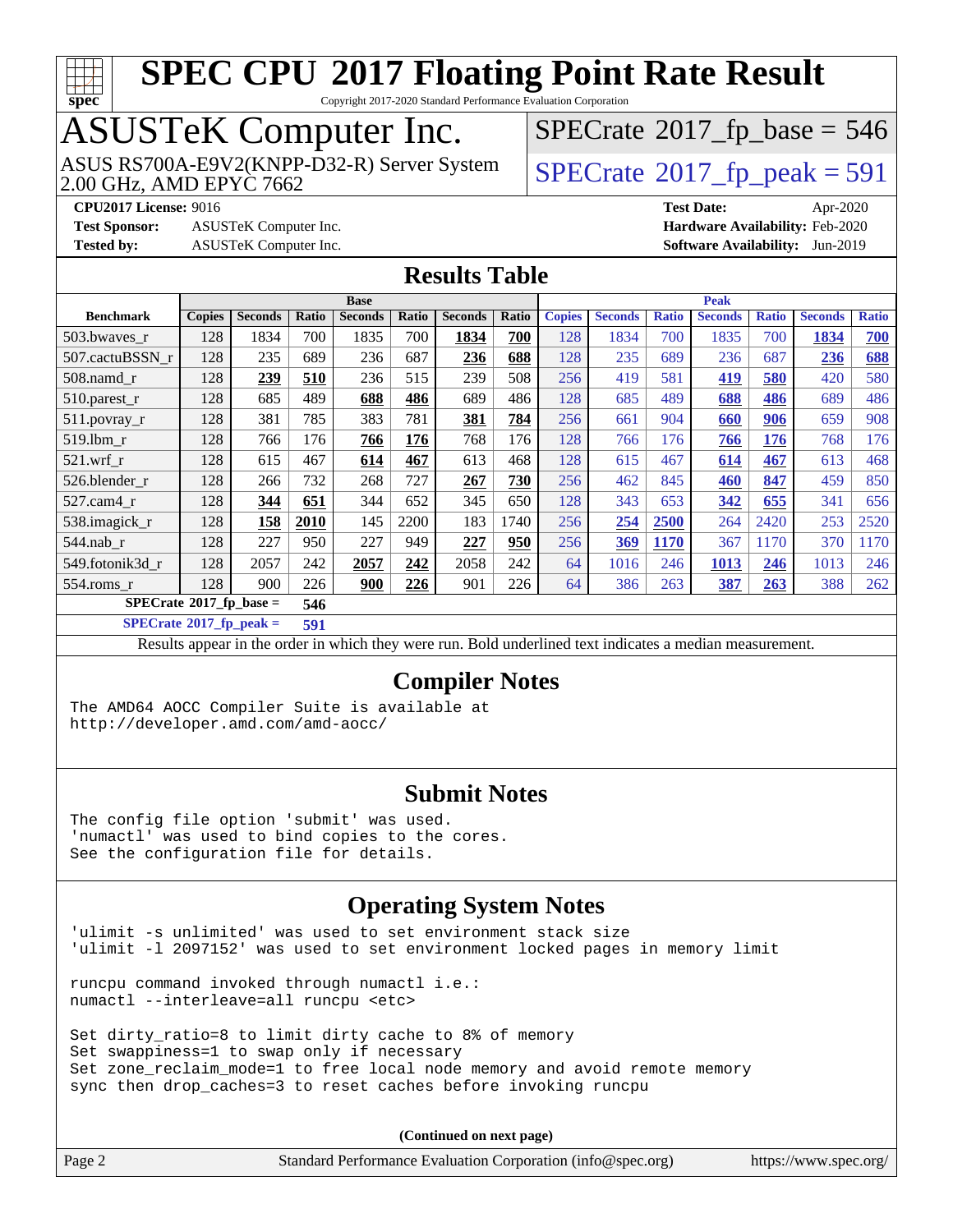

Copyright 2017-2020 Standard Performance Evaluation Corporation

### ASUSTeK Computer Inc.

2.00 GHz, AMD EPYC 7662 ASUS RS700A-E9V2(KNPP-D32-R) Server System  $\big|$  [SPECrate](http://www.spec.org/auto/cpu2017/Docs/result-fields.html#SPECrate2017fppeak)®[2017\\_fp\\_peak = 5](http://www.spec.org/auto/cpu2017/Docs/result-fields.html#SPECrate2017fppeak)91

 $SPECTate$ <sup>®</sup>[2017\\_fp\\_base =](http://www.spec.org/auto/cpu2017/Docs/result-fields.html#SPECrate2017fpbase) 546

**[Test Sponsor:](http://www.spec.org/auto/cpu2017/Docs/result-fields.html#TestSponsor)** ASUSTeK Computer Inc. **[Hardware Availability:](http://www.spec.org/auto/cpu2017/Docs/result-fields.html#HardwareAvailability)** Feb-2020 **[Tested by:](http://www.spec.org/auto/cpu2017/Docs/result-fields.html#Testedby)** ASUSTeK Computer Inc. **[Software Availability:](http://www.spec.org/auto/cpu2017/Docs/result-fields.html#SoftwareAvailability)** Jun-2019

**[CPU2017 License:](http://www.spec.org/auto/cpu2017/Docs/result-fields.html#CPU2017License)** 9016 **[Test Date:](http://www.spec.org/auto/cpu2017/Docs/result-fields.html#TestDate)** Apr-2020

### **[Operating System Notes \(Continued\)](http://www.spec.org/auto/cpu2017/Docs/result-fields.html#OperatingSystemNotes)**

dirty\_ratio, swappiness, zone\_reclaim\_mode and drop caches were all set using privileged echo (e.g. echo 1 > /proc/sys/vm/swappiness).

Transparent huge pages set to 'always' for this run (OS default) OS set to performance mode via cpupower frequency-set -g performance.

#### **[Environment Variables Notes](http://www.spec.org/auto/cpu2017/Docs/result-fields.html#EnvironmentVariablesNotes)**

Environment variables set by runcpu before the start of the run: LD\_LIBRARY\_PATH = "/spec2017c1/amd\_rate\_aocc200\_rome\_C\_lib/64;/spec2017c1/amd\_rate\_aocc200 \_rome\_C\_lib/32:" MALLOC\_CONF = "retain:true"

### **[General Notes](http://www.spec.org/auto/cpu2017/Docs/result-fields.html#GeneralNotes)**

Binaries were compiled on a system with 2x AMD EPYC 7601 CPU + 512GB Memory using Fedora 26

NA: The test sponsor attests, as of date of publication, that CVE-2017-5754 (Meltdown) is mitigated in the system as tested and documented. Yes: The test sponsor attests, as of date of publication, that CVE-2017-5753 (Spectre variant 1) is mitigated in the system as tested and documented. Yes: The test sponsor attests, as of date of publication, that CVE-2017-5715 (Spectre variant 2) is mitigated in the system as tested and documented.

jemalloc: configured and built with GCC v9.1.0 in Ubuntu 19.04 with -O3 -znver2 -flto jemalloc 5.2.0 is available here: <https://github.com/jemalloc/jemalloc/releases/download/5.2.0/jemalloc-5.2.0.tar.bz2>

### **[Platform Notes](http://www.spec.org/auto/cpu2017/Docs/result-fields.html#PlatformNotes)**

BIOS Configuration: Power phase shedding = Disabled SVM Mode = Disabled SR-IOV support = Disabled DRAM Scrub time = Disabled NUMA nodes per socket = NPS4 Determinism Slider = Power

 Sysinfo program /spec2017c1/bin/sysinfo Rev: r6365 of 2019-08-21 295195f888a3d7edb1e6e46a485a0011 running on linux-fkvs Mon Apr 20 22:23:36 2020

**(Continued on next page)**

Page 3 Standard Performance Evaluation Corporation [\(info@spec.org\)](mailto:info@spec.org) <https://www.spec.org/>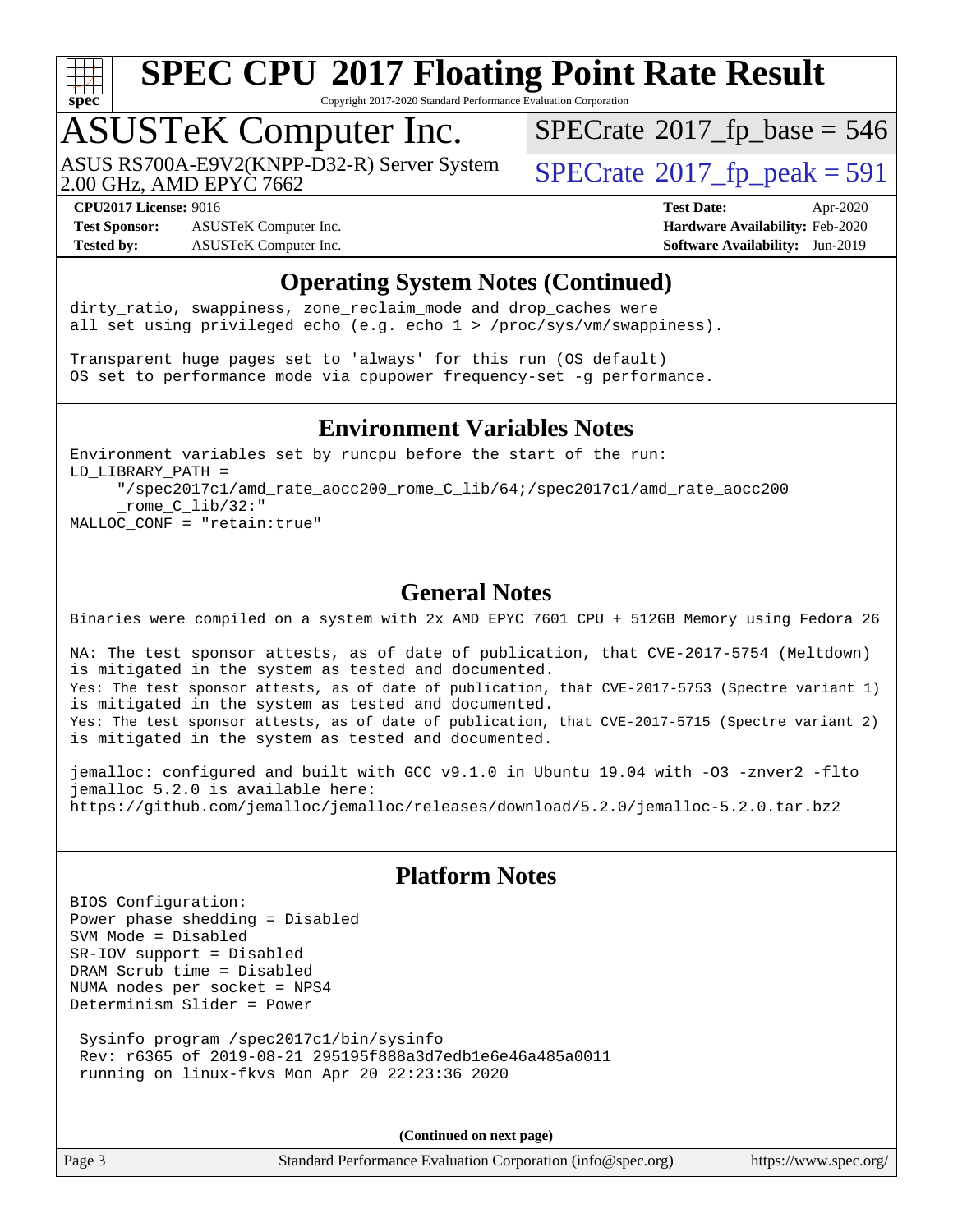

Copyright 2017-2020 Standard Performance Evaluation Corporation

### ASUSTeK Computer Inc.

ASUS RS700A-E9V2(KNPP-D32-R) Server System  $\big|$  [SPECrate](http://www.spec.org/auto/cpu2017/Docs/result-fields.html#SPECrate2017fppeak)®[2017\\_fp\\_peak = 5](http://www.spec.org/auto/cpu2017/Docs/result-fields.html#SPECrate2017fppeak)91<br>2.00 GHz, AMD EPYC 7662

 $SPECrate$ <sup>®</sup>[2017\\_fp\\_base =](http://www.spec.org/auto/cpu2017/Docs/result-fields.html#SPECrate2017fpbase) 546

**[Test Sponsor:](http://www.spec.org/auto/cpu2017/Docs/result-fields.html#TestSponsor)** ASUSTeK Computer Inc. **[Hardware Availability:](http://www.spec.org/auto/cpu2017/Docs/result-fields.html#HardwareAvailability)** Feb-2020 **[Tested by:](http://www.spec.org/auto/cpu2017/Docs/result-fields.html#Testedby)** ASUSTeK Computer Inc. **[Software Availability:](http://www.spec.org/auto/cpu2017/Docs/result-fields.html#SoftwareAvailability)** Jun-2019

**[CPU2017 License:](http://www.spec.org/auto/cpu2017/Docs/result-fields.html#CPU2017License)** 9016 **[Test Date:](http://www.spec.org/auto/cpu2017/Docs/result-fields.html#TestDate)** Apr-2020

### **[Platform Notes \(Continued\)](http://www.spec.org/auto/cpu2017/Docs/result-fields.html#PlatformNotes)**

| For more information on this section, see                                                                                                                                                                                                                                                                                                                                                                                                                                                                     | SUT (System Under Test) info as seen by some common utilities.<br>https://www.spec.org/cpu2017/Docs/config.html#sysinfo                                                                                                                                                                                                                                                                                                                                                                                               |                       |
|---------------------------------------------------------------------------------------------------------------------------------------------------------------------------------------------------------------------------------------------------------------------------------------------------------------------------------------------------------------------------------------------------------------------------------------------------------------------------------------------------------------|-----------------------------------------------------------------------------------------------------------------------------------------------------------------------------------------------------------------------------------------------------------------------------------------------------------------------------------------------------------------------------------------------------------------------------------------------------------------------------------------------------------------------|-----------------------|
| From /proc/cpuinfo<br>model name : AMD EPYC 7662 64-Core Processor<br>"physical id"s (chips)<br>2<br>256 "processors"<br>cpu cores : 64<br>siblings : 128<br>53 54 55 56 57 58 59 60 61 62 63<br>53 54 55 56 57 58 59 60 61 62 63                                                                                                                                                                                                                                                                             | cores, siblings (Caution: counting these is hw and system dependent. The following<br>excerpts from /proc/cpuinfo might not be reliable. Use with caution.)<br>physical 0: cores 0 1 2 3 4 5 6 7 8 9 10 11 12 13 14 15 16 17 18 19 20 21 22 23 24<br>25 26 27 28 29 30 31 32 33 34 35 36 37 38 39 40 41 42 43 44 45 46 47 48 49 50 51 52<br>physical 1: cores 0 1 2 3 4 5 6 7 8 9 10 11 12 13 14 15 16 17 18 19 20 21 22 23 24<br>25 26 27 28 29 30 31 32 33 34 35 36 37 38 39 40 41 42 43 44 45 46 47 48 49 50 51 52 |                       |
| From 1scpu:<br>Architecture:<br>CPU op-mode(s): $32$ -bit, 64-bit<br>Byte Order:<br>Address sizes:<br>CPU(s):<br>On-line CPU(s) list: $0-255$<br>Thread(s) per core:<br>$Core(s)$ per socket:<br>Socket(s):<br>NUMA node(s):<br>Vendor ID:<br>CPU family:<br>Model:<br>Model name:<br>Stepping:<br>CPU MHz:<br>CPU max MHz: 2000.0000<br>CPU min MHz:<br>BogoMIPS:<br>Virtualization:<br>Lld cache:<br>Lli cache:<br>L2 cache:<br>L3 cache:<br>NUMA node0 CPU(s):<br>NUMA nodel CPU(s):<br>NUMA node2 CPU(s): | x86 64<br>Little Endian<br>43 bits physical, 48 bits virtual<br>256<br>2<br>64<br>2<br>8<br>AuthenticAMD<br>23<br>49<br>AMD EPYC 7662 64-Core Processor<br>$\overline{0}$<br>2000.000<br>1500.0000<br>4039.86<br>$AMD-V$<br>32K<br>32K<br>512K<br>16384K<br>$0 - 15, 128 - 143$<br>$16 - 31, 144 - 159$<br>$32 - 47, 160 - 175$                                                                                                                                                                                       |                       |
|                                                                                                                                                                                                                                                                                                                                                                                                                                                                                                               | (Continued on next page)                                                                                                                                                                                                                                                                                                                                                                                                                                                                                              |                       |
| Page 4                                                                                                                                                                                                                                                                                                                                                                                                                                                                                                        | Standard Performance Evaluation Corporation (info@spec.org)                                                                                                                                                                                                                                                                                                                                                                                                                                                           | https://www.spec.org/ |
|                                                                                                                                                                                                                                                                                                                                                                                                                                                                                                               |                                                                                                                                                                                                                                                                                                                                                                                                                                                                                                                       |                       |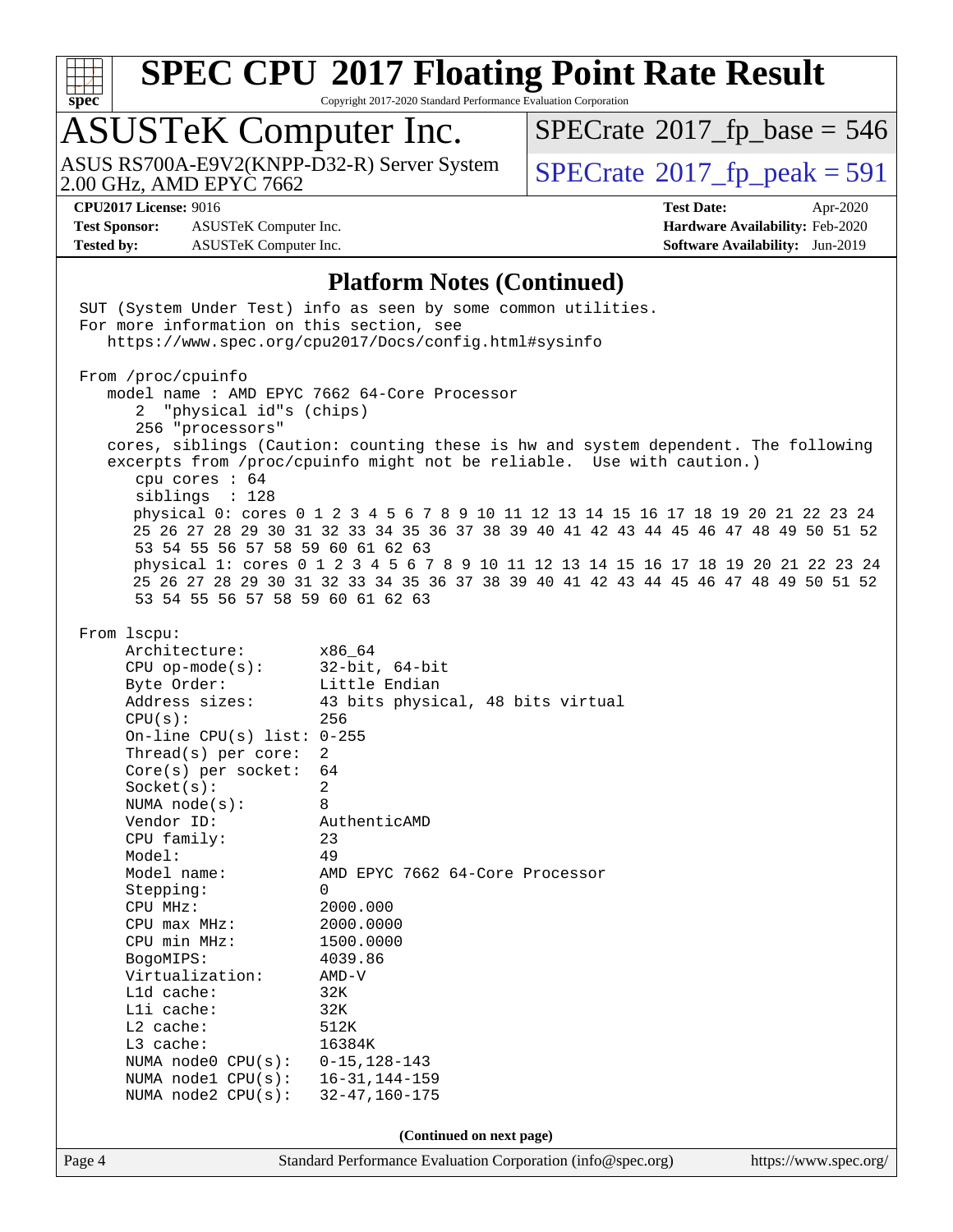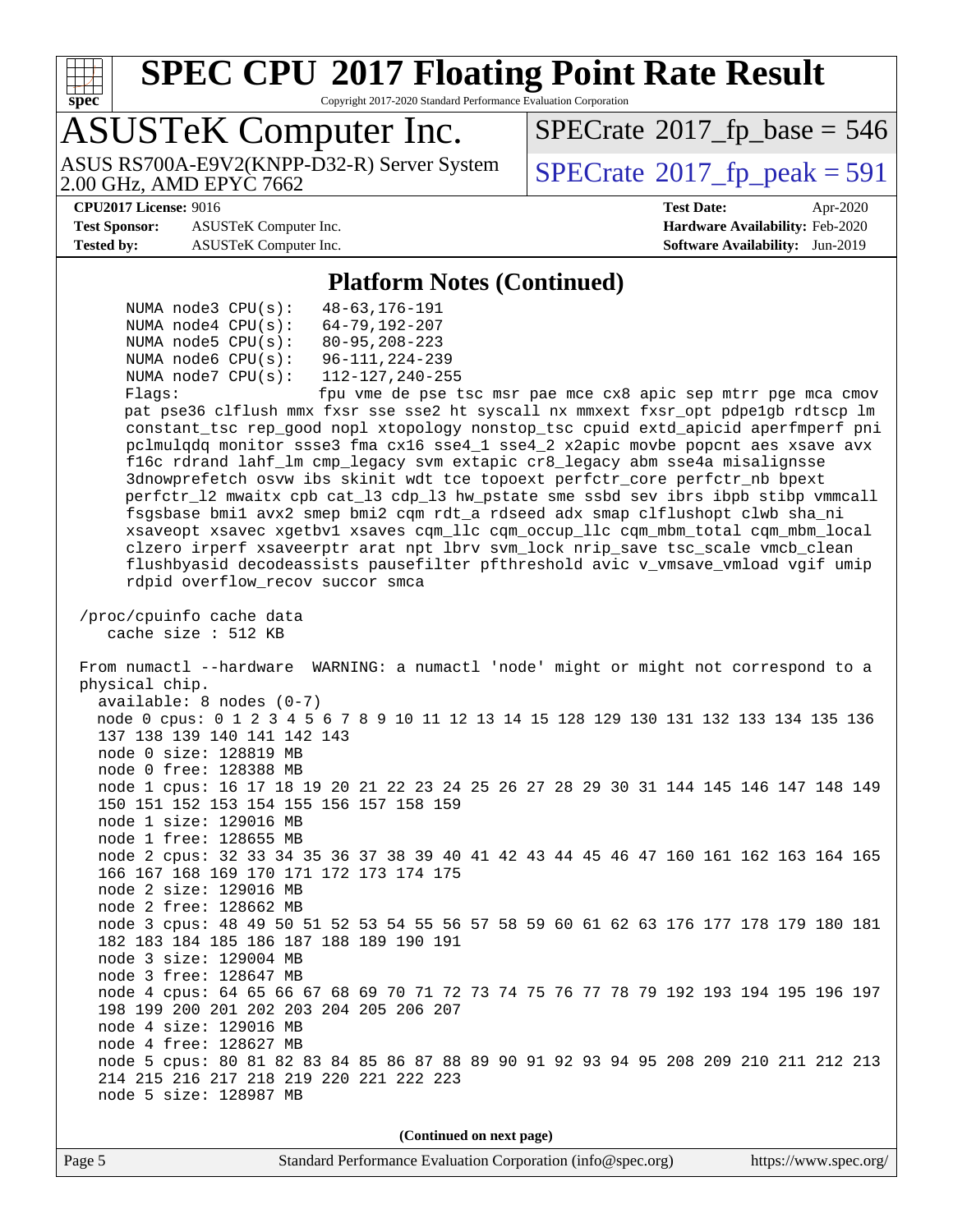| ç. | П | e | L |  |
|----|---|---|---|--|

Copyright 2017-2020 Standard Performance Evaluation Corporation

### ASUSTeK Computer Inc.

2.00 GHz, AMD EPYC 7662 ASUS RS700A-E9V2(KNPP-D32-R) Server System  $\big|$  [SPECrate](http://www.spec.org/auto/cpu2017/Docs/result-fields.html#SPECrate2017fppeak)®[2017\\_fp\\_peak = 5](http://www.spec.org/auto/cpu2017/Docs/result-fields.html#SPECrate2017fppeak)91

 $SPECTate$ <sup>®</sup>[2017\\_fp\\_base =](http://www.spec.org/auto/cpu2017/Docs/result-fields.html#SPECrate2017fpbase) 546

**[Test Sponsor:](http://www.spec.org/auto/cpu2017/Docs/result-fields.html#TestSponsor)** ASUSTeK Computer Inc. **[Hardware Availability:](http://www.spec.org/auto/cpu2017/Docs/result-fields.html#HardwareAvailability)** Feb-2020 **[Tested by:](http://www.spec.org/auto/cpu2017/Docs/result-fields.html#Testedby)** ASUSTeK Computer Inc. **[Software Availability:](http://www.spec.org/auto/cpu2017/Docs/result-fields.html#SoftwareAvailability)** Jun-2019

**[CPU2017 License:](http://www.spec.org/auto/cpu2017/Docs/result-fields.html#CPU2017License)** 9016 **[Test Date:](http://www.spec.org/auto/cpu2017/Docs/result-fields.html#TestDate)** Apr-2020

#### **[Platform Notes \(Continued\)](http://www.spec.org/auto/cpu2017/Docs/result-fields.html#PlatformNotes)**

 node 5 free: 128568 MB node 6 cpus: 96 97 98 99 100 101 102 103 104 105 106 107 108 109 110 111 224 225 226 227 228 229 230 231 232 233 234 235 236 237 238 239 node 6 size: 129016 MB node 6 free: 128619 MB node 7 cpus: 112 113 114 115 116 117 118 119 120 121 122 123 124 125 126 127 240 241 242 243 244 245 246 247 248 249 250 251 252 253 254 255 node 7 size: 129014 MB node 7 free: 128604 MB node distances: node 0 1 2 3 4 5 6 7 0: 10 12 12 12 32 32 32 32 1: 12 10 12 12 32 32 32 32 2: 12 12 10 12 32 32 32 32 3: 12 12 12 10 32 32 32 32 4: 32 32 32 32 10 12 12 12 5: 32 32 32 32 12 10 12 12 6: 32 32 32 32 12 12 10 12 7: 32 32 32 32 12 12 12 10 From /proc/meminfo MemTotal: 1056659480 kB HugePages\_Total: 0 Hugepagesize: 2048 kB From /etc/\*release\* /etc/\*version\* os-release: NAME="SLES" VERSION="15-SP1" VERSION\_ID="15.1" PRETTY\_NAME="SUSE Linux Enterprise Server 15 SP1" ID="sles" ID\_LIKE="suse" ANSI\_COLOR="0;32" CPE\_NAME="cpe:/o:suse:sles:15:sp1" uname -a: Linux linux-fkvs 4.12.14-195-default #1 SMP Tue May 7 10:55:11 UTC 2019 (8fba516) x86\_64 x86\_64 x86\_64 GNU/Linux Kernel self-reported vulnerability status: CVE-2018-3620 (L1 Terminal Fault): Not affected Microarchitectural Data Sampling: Not affected CVE-2017-5754 (Meltdown): Not affected CVE-2018-3639 (Speculative Store Bypass): Mitigation: Speculative Store Bypass disabled via prctl and seccomp **(Continued on next page)**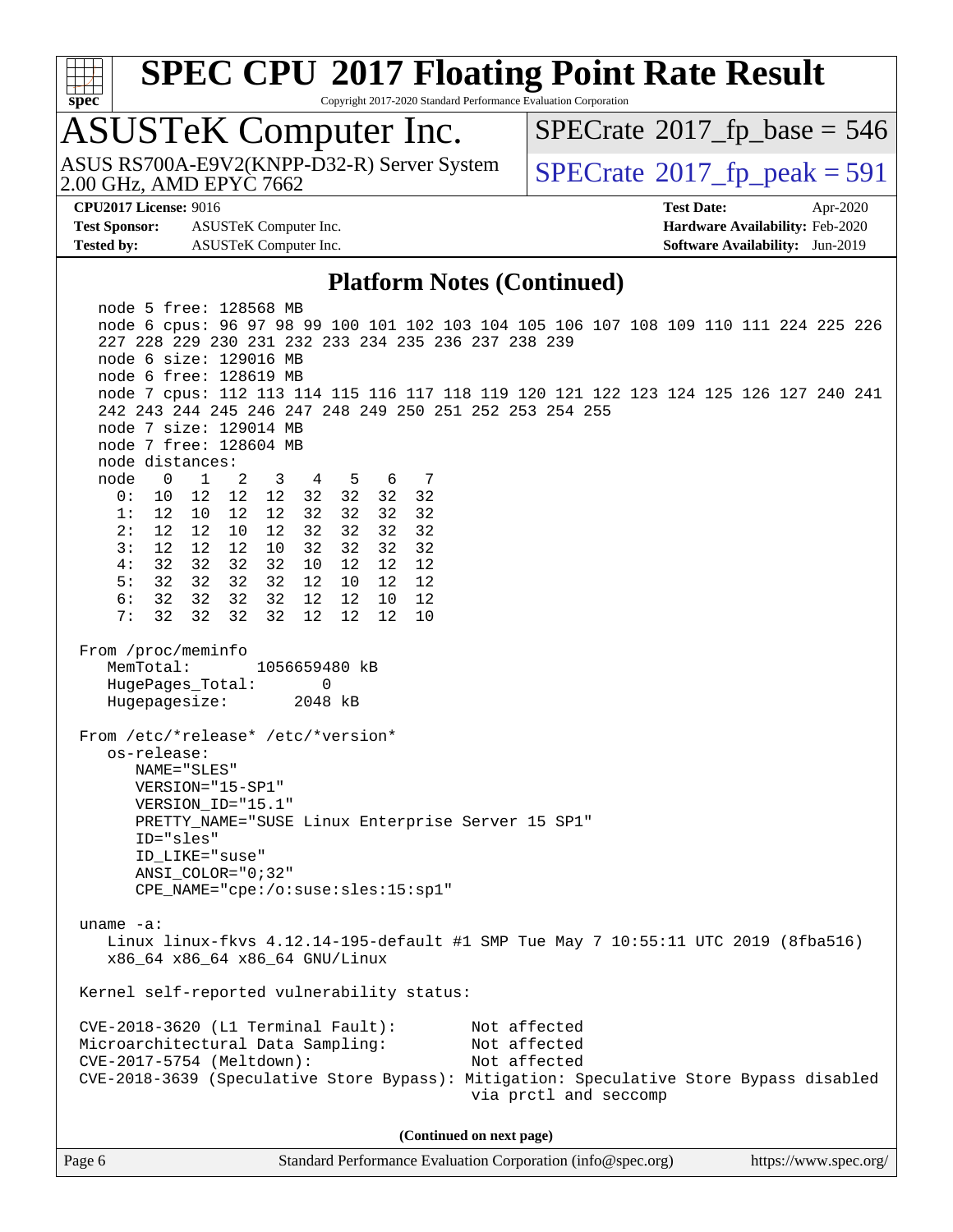

Copyright 2017-2020 Standard Performance Evaluation Corporation

### ASUSTeK Computer Inc.

ASUS RS700A-E9V2(KNPP-D32-R) Server System  $\big|$  [SPECrate](http://www.spec.org/auto/cpu2017/Docs/result-fields.html#SPECrate2017fppeak)®[2017\\_fp\\_peak = 5](http://www.spec.org/auto/cpu2017/Docs/result-fields.html#SPECrate2017fppeak)91<br>2.00 GHz, AMD EPYC 7662

 $SPECrate$ <sup>®</sup>[2017\\_fp\\_base =](http://www.spec.org/auto/cpu2017/Docs/result-fields.html#SPECrate2017fpbase) 546

**[Test Sponsor:](http://www.spec.org/auto/cpu2017/Docs/result-fields.html#TestSponsor)** ASUSTeK Computer Inc. **[Hardware Availability:](http://www.spec.org/auto/cpu2017/Docs/result-fields.html#HardwareAvailability)** Feb-2020 **[Tested by:](http://www.spec.org/auto/cpu2017/Docs/result-fields.html#Testedby)** ASUSTeK Computer Inc. **[Software Availability:](http://www.spec.org/auto/cpu2017/Docs/result-fields.html#SoftwareAvailability)** Jun-2019

**[CPU2017 License:](http://www.spec.org/auto/cpu2017/Docs/result-fields.html#CPU2017License)** 9016 **[Test Date:](http://www.spec.org/auto/cpu2017/Docs/result-fields.html#TestDate)** Apr-2020

#### **[Platform Notes \(Continued\)](http://www.spec.org/auto/cpu2017/Docs/result-fields.html#PlatformNotes)**

| Page 7                                   |                                                                                                                                                                                                     | Standard Performance Evaluation Corporation (info@spec.org)                                                                                                                                                                                                                                                                                    | https://www.spec.org/ |
|------------------------------------------|-----------------------------------------------------------------------------------------------------------------------------------------------------------------------------------------------------|------------------------------------------------------------------------------------------------------------------------------------------------------------------------------------------------------------------------------------------------------------------------------------------------------------------------------------------------|-----------------------|
|                                          |                                                                                                                                                                                                     | (Continued on next page)                                                                                                                                                                                                                                                                                                                       |                       |
|                                          |                                                                                                                                                                                                     | AOCC.LLVM.2.0.0.B191.2019_07_19 clang version 8.0.0 (CLANG: Jenkins<br>AOCC_2_0_0-Build#191) (based on LLVM AOCC.LLVM.2.0.0.B191.2019_07_19)                                                                                                                                                                                                   |                       |
| $C++$                                    |                                                                                                                                                                                                     | 508.namd_r(base, peak) 510.parest_r(base, peak)                                                                                                                                                                                                                                                                                                |                       |
| Thread model: posix                      | Target: x86_64-unknown-linux-gnu<br>InstalledDir: /sppo/dev/compilers/aocc-compiler-2.0.0/bin                                                                                                       | AOCC.LLVM.2.0.0.B191.2019_07_19 clang version 8.0.0 (CLANG: Jenkins<br>AOCC_2_0_0-Build#191) (based on LLVM AOCC.LLVM.2.0.0.B191.2019_07_19)                                                                                                                                                                                                   |                       |
| C                                        | 544.nab_r(base, peak)                                                                                                                                                                               | 519.1bm_r(base, peak) 538.imagick_r(base, peak)                                                                                                                                                                                                                                                                                                |                       |
| ==========================               | ===================                                                                                                                                                                                 | <b>Compiler Version Notes</b><br>===============================                                                                                                                                                                                                                                                                               |                       |
| 16x Unknown Unknown                      | 16x Samsung M393A8G40AB2-CWE 64 kB 2 rank 3200<br>(End of data from sysinfo program)                                                                                                                |                                                                                                                                                                                                                                                                                                                                                |                       |
| Memory:                                  |                                                                                                                                                                                                     | Additional information from dmidecode follows. WARNING: Use caution when you interpret<br>this section. The 'dmidecode' program reads system data which is "intended to allow<br>hardware to be accurately determined", but the intent may not be met, as there are<br>frequent changes to hardware, firmware, and the "DMTF SMBIOS" standard. |                       |
| BIOS:                                    | From /sys/devices/virtual/dmi/id<br>American Megatrends Inc. 0401 02/18/2020<br>Vendor: ASUSTeK COMPUTER INC.<br>Product: RS700A-E9-RS4V2<br>Product Family: Server<br>Serial: System Serial Number |                                                                                                                                                                                                                                                                                                                                                |                       |
| SPEC is set to: /spec2017c1<br>/dev/sda4 | Filesystem Type Size Used Avail Use% Mounted on<br>xfs 929G 40G 890G 5% /                                                                                                                           |                                                                                                                                                                                                                                                                                                                                                |                       |
| run-level 3 Apr 17 13:45                 |                                                                                                                                                                                                     |                                                                                                                                                                                                                                                                                                                                                |                       |
|                                          | $CVE-2017-5753$ (Spectre variant 1):<br>CVE-2017-5715 (Spectre variant 2):                                                                                                                          | Mitigation: __user pointer sanitization<br>Mitigation: Full AMD retpoline, IBPB:<br>conditional, IBRS_FW, STIBP: conditional, RSB<br>filling                                                                                                                                                                                                   |                       |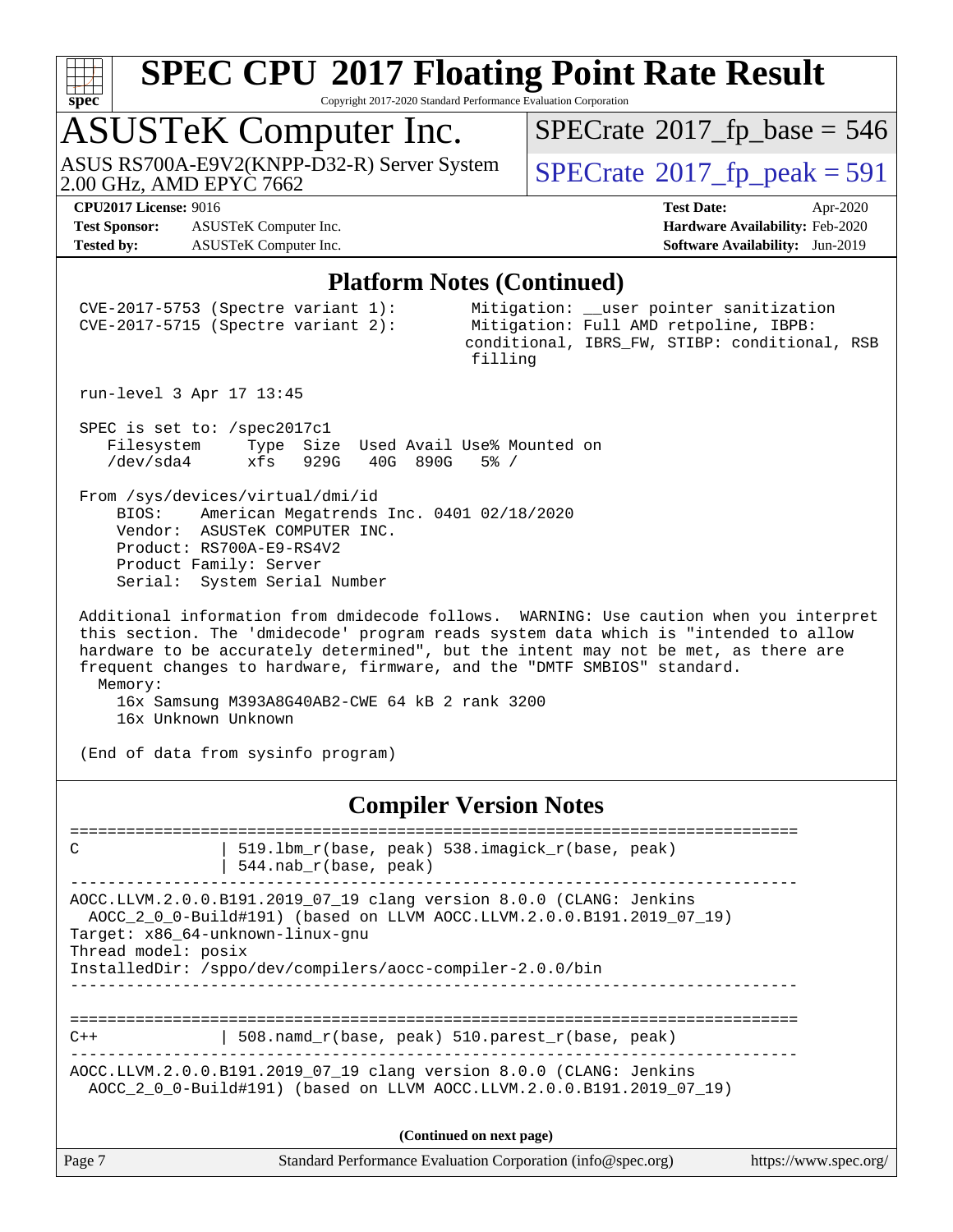

Copyright 2017-2020 Standard Performance Evaluation Corporation

### ASUSTeK Computer Inc.

 $SPECrate$ <sup>®</sup>[2017\\_fp\\_base =](http://www.spec.org/auto/cpu2017/Docs/result-fields.html#SPECrate2017fpbase) 546

ASUS RS700A-E9V2(KNPP-D32-R) Server System  $\big|$  [SPECrate](http://www.spec.org/auto/cpu2017/Docs/result-fields.html#SPECrate2017fppeak)®[2017\\_fp\\_peak = 5](http://www.spec.org/auto/cpu2017/Docs/result-fields.html#SPECrate2017fppeak)91<br>2.00 GHz, AMD EPYC 7662

**[Test Sponsor:](http://www.spec.org/auto/cpu2017/Docs/result-fields.html#TestSponsor)** ASUSTeK Computer Inc. **[Hardware Availability:](http://www.spec.org/auto/cpu2017/Docs/result-fields.html#HardwareAvailability)** Feb-2020 **[Tested by:](http://www.spec.org/auto/cpu2017/Docs/result-fields.html#Testedby)** ASUSTeK Computer Inc. **[Software Availability:](http://www.spec.org/auto/cpu2017/Docs/result-fields.html#SoftwareAvailability)** Jun-2019

**[CPU2017 License:](http://www.spec.org/auto/cpu2017/Docs/result-fields.html#CPU2017License)** 9016 **[Test Date:](http://www.spec.org/auto/cpu2017/Docs/result-fields.html#TestDate)** Apr-2020

### **[Compiler Version Notes \(Continued\)](http://www.spec.org/auto/cpu2017/Docs/result-fields.html#CompilerVersionNotes)**

| Thread model: posix                       | Target: x86_64-unknown-linux-gnu<br>InstalledDir: /sppo/dev/compilers/aocc-compiler-2.0.0/bin                                                                                                                                                 |                       |
|-------------------------------------------|-----------------------------------------------------------------------------------------------------------------------------------------------------------------------------------------------------------------------------------------------|-----------------------|
|                                           |                                                                                                                                                                                                                                               |                       |
| ==========================<br>$C++$ , $C$ | 511.povray_r(base, peak) 526.blender_r(base, peak)                                                                                                                                                                                            |                       |
| Thread model: posix                       | AOCC.LLVM.2.0.0.B191.2019_07_19 clang version 8.0.0 (CLANG: Jenkins<br>AOCC_2_0_0-Build#191) (based on LLVM AOCC.LLVM.2.0.0.B191.2019_07_19)<br>Target: x86_64-unknown-linux-gnu                                                              |                       |
|                                           | InstalledDir: /sppo/dev/compilers/aocc-compiler-2.0.0/bin<br>AOCC.LLVM.2.0.0.B191.2019_07_19 clang version 8.0.0 (CLANG: Jenkins<br>AOCC_2_0_0-Build#191) (based on LLVM AOCC.LLVM.2.0.0.B191.2019_07_19)<br>Target: x86_64-unknown-linux-gnu |                       |
| Thread model: posix                       | InstalledDir: /sppo/dev/compilers/aocc-compiler-2.0.0/bin                                                                                                                                                                                     |                       |
|                                           |                                                                                                                                                                                                                                               |                       |
|                                           | $C++$ , C, Fortran   507.cactuBSSN_r(base, peak)                                                                                                                                                                                              |                       |
| Thread model: posix                       | AOCC.LLVM.2.0.0.B191.2019_07_19 clang version 8.0.0 (CLANG: Jenkins<br>AOCC_2_0_0-Build#191) (based on LLVM AOCC.LLVM.2.0.0.B191.2019_07_19)<br>Target: x86_64-unknown-linux-gnu                                                              |                       |
|                                           | InstalledDir: /sppo/dev/compilers/aocc-compiler-2.0.0/bin<br>AOCC.LLVM.2.0.0.B191.2019_07_19 clang version 8.0.0 (CLANG: Jenkins<br>AOCC_2_0_0-Build#191) (based on LLVM AOCC.LLVM.2.0.0.B191.2019_07_19)<br>Target: x86_64-unknown-linux-gnu |                       |
| Thread model: posix                       | InstalledDir: /sppo/dev/compilers/aocc-compiler-2.0.0/bin<br>AOCC.LLVM.2.0.0.B191.2019_07_19 clang version 8.0.0 (CLANG: Jenkins<br>AOCC_2_0_0-Build#191) (based on LLVM AOCC.LLVM.2.0.0.B191.2019_07_19)                                     |                       |
| Thread model: posix                       | Target: x86_64-unknown-linux-gnu<br>InstalledDir: /sppo/dev/compilers/aocc-compiler-2.0.0/bin                                                                                                                                                 |                       |
|                                           |                                                                                                                                                                                                                                               |                       |
| Fortran                                   | 503.bwaves_r(base, peak) 549.fotonik3d_r(base, peak)<br>554.roms_r(base, peak)                                                                                                                                                                |                       |
|                                           | AOCC.LLVM.2.0.0.B191.2019_07_19 clang version 8.0.0 (CLANG: Jenkins<br>AOCC_2_0_0-Build#191) (based on LLVM AOCC.LLVM.2.0.0.B191.2019_07_19)<br>Target: x86_64-unknown-linux-gnu                                                              |                       |
|                                           | (Continued on next page)                                                                                                                                                                                                                      |                       |
| Page 8                                    | Standard Performance Evaluation Corporation (info@spec.org)                                                                                                                                                                                   | https://www.spec.org/ |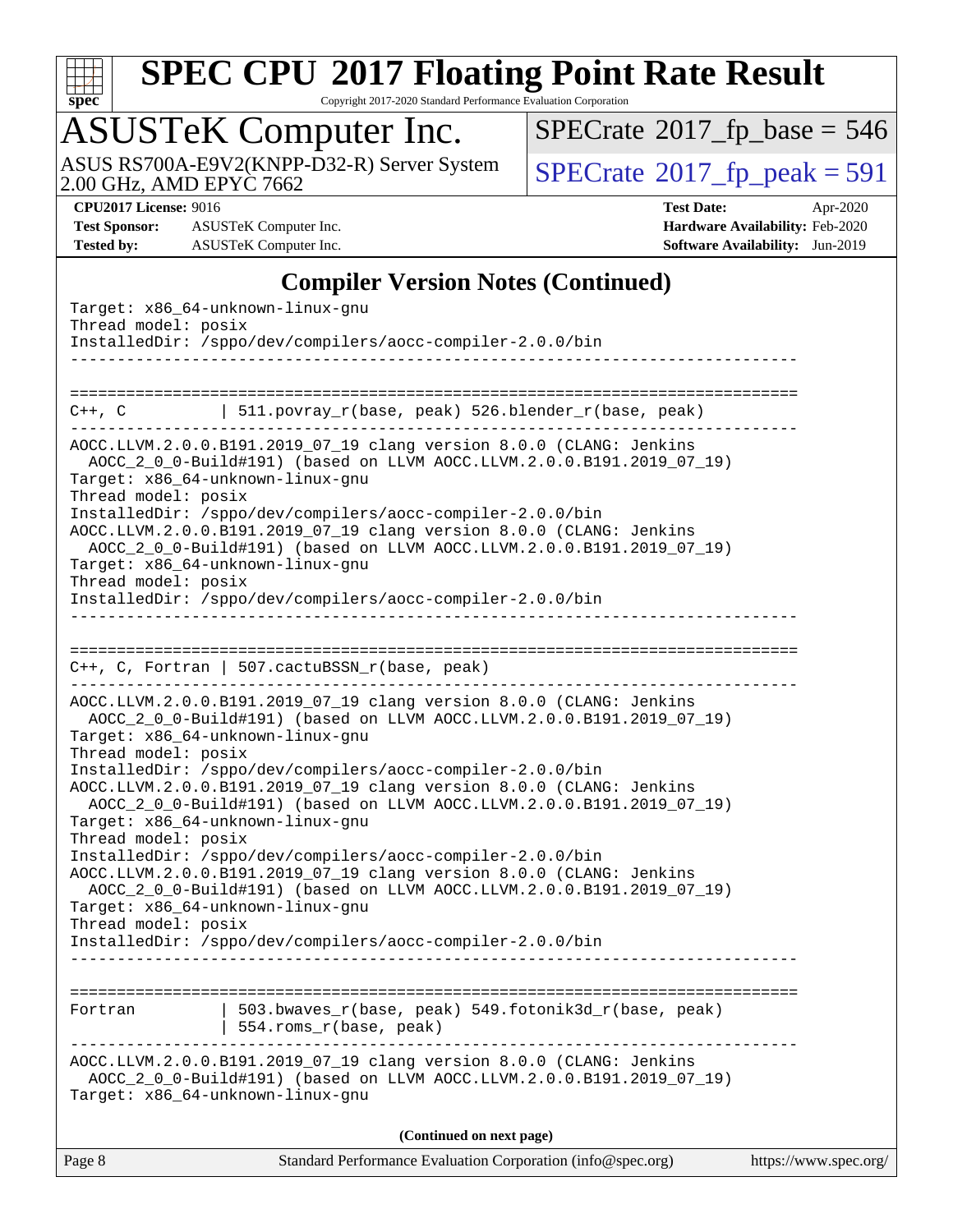

Copyright 2017-2020 Standard Performance Evaluation Corporation

# ASUSTeK Computer Inc.<br>ASUS RS700A-E9V2(KNPP-D32-R) Server System

2.00 GHz, AMD EPYC 7662

 $SPECTate@2017_fp\_peak = 591$  $SPECTate$ <sup>®</sup>[2017\\_fp\\_base =](http://www.spec.org/auto/cpu2017/Docs/result-fields.html#SPECrate2017fpbase) 546

**[Test Sponsor:](http://www.spec.org/auto/cpu2017/Docs/result-fields.html#TestSponsor)** ASUSTeK Computer Inc. **[Hardware Availability:](http://www.spec.org/auto/cpu2017/Docs/result-fields.html#HardwareAvailability)** Feb-2020 **[Tested by:](http://www.spec.org/auto/cpu2017/Docs/result-fields.html#Testedby)** ASUSTeK Computer Inc. **[Software Availability:](http://www.spec.org/auto/cpu2017/Docs/result-fields.html#SoftwareAvailability)** Jun-2019

**[CPU2017 License:](http://www.spec.org/auto/cpu2017/Docs/result-fields.html#CPU2017License)** 9016 **[Test Date:](http://www.spec.org/auto/cpu2017/Docs/result-fields.html#TestDate)** Apr-2020

### **[Compiler Version Notes \(Continued\)](http://www.spec.org/auto/cpu2017/Docs/result-fields.html#CompilerVersionNotes)**

### **[Base Compiler Invocation](http://www.spec.org/auto/cpu2017/Docs/result-fields.html#BaseCompilerInvocation)**

[C benchmarks](http://www.spec.org/auto/cpu2017/Docs/result-fields.html#Cbenchmarks): [clang](http://www.spec.org/cpu2017/results/res2020q2/cpu2017-20200427-22094.flags.html#user_CCbase_clang-c)

[C++ benchmarks:](http://www.spec.org/auto/cpu2017/Docs/result-fields.html#CXXbenchmarks) [clang++](http://www.spec.org/cpu2017/results/res2020q2/cpu2017-20200427-22094.flags.html#user_CXXbase_clang-cpp)

[Fortran benchmarks](http://www.spec.org/auto/cpu2017/Docs/result-fields.html#Fortranbenchmarks): [flang](http://www.spec.org/cpu2017/results/res2020q2/cpu2017-20200427-22094.flags.html#user_FCbase_flang)

[Benchmarks using both Fortran and C](http://www.spec.org/auto/cpu2017/Docs/result-fields.html#BenchmarksusingbothFortranandC): [flang](http://www.spec.org/cpu2017/results/res2020q2/cpu2017-20200427-22094.flags.html#user_CC_FCbase_flang) [clang](http://www.spec.org/cpu2017/results/res2020q2/cpu2017-20200427-22094.flags.html#user_CC_FCbase_clang-c)

[Benchmarks using both C and C++](http://www.spec.org/auto/cpu2017/Docs/result-fields.html#BenchmarksusingbothCandCXX): [clang++](http://www.spec.org/cpu2017/results/res2020q2/cpu2017-20200427-22094.flags.html#user_CC_CXXbase_clang-cpp) [clang](http://www.spec.org/cpu2017/results/res2020q2/cpu2017-20200427-22094.flags.html#user_CC_CXXbase_clang-c)

[Benchmarks using Fortran, C, and C++:](http://www.spec.org/auto/cpu2017/Docs/result-fields.html#BenchmarksusingFortranCandCXX) [clang++](http://www.spec.org/cpu2017/results/res2020q2/cpu2017-20200427-22094.flags.html#user_CC_CXX_FCbase_clang-cpp) [clang](http://www.spec.org/cpu2017/results/res2020q2/cpu2017-20200427-22094.flags.html#user_CC_CXX_FCbase_clang-c) [flang](http://www.spec.org/cpu2017/results/res2020q2/cpu2017-20200427-22094.flags.html#user_CC_CXX_FCbase_flang)

### **[Base Portability Flags](http://www.spec.org/auto/cpu2017/Docs/result-fields.html#BasePortabilityFlags)**

 503.bwaves\_r: [-DSPEC\\_LP64](http://www.spec.org/cpu2017/results/res2020q2/cpu2017-20200427-22094.flags.html#suite_baseEXTRA_PORTABILITY503_bwaves_r_DSPEC_LP64) 507.cactuBSSN\_r: [-DSPEC\\_LP64](http://www.spec.org/cpu2017/results/res2020q2/cpu2017-20200427-22094.flags.html#suite_baseEXTRA_PORTABILITY507_cactuBSSN_r_DSPEC_LP64)

**(Continued on next page)**

Page 9 Standard Performance Evaluation Corporation [\(info@spec.org\)](mailto:info@spec.org) <https://www.spec.org/>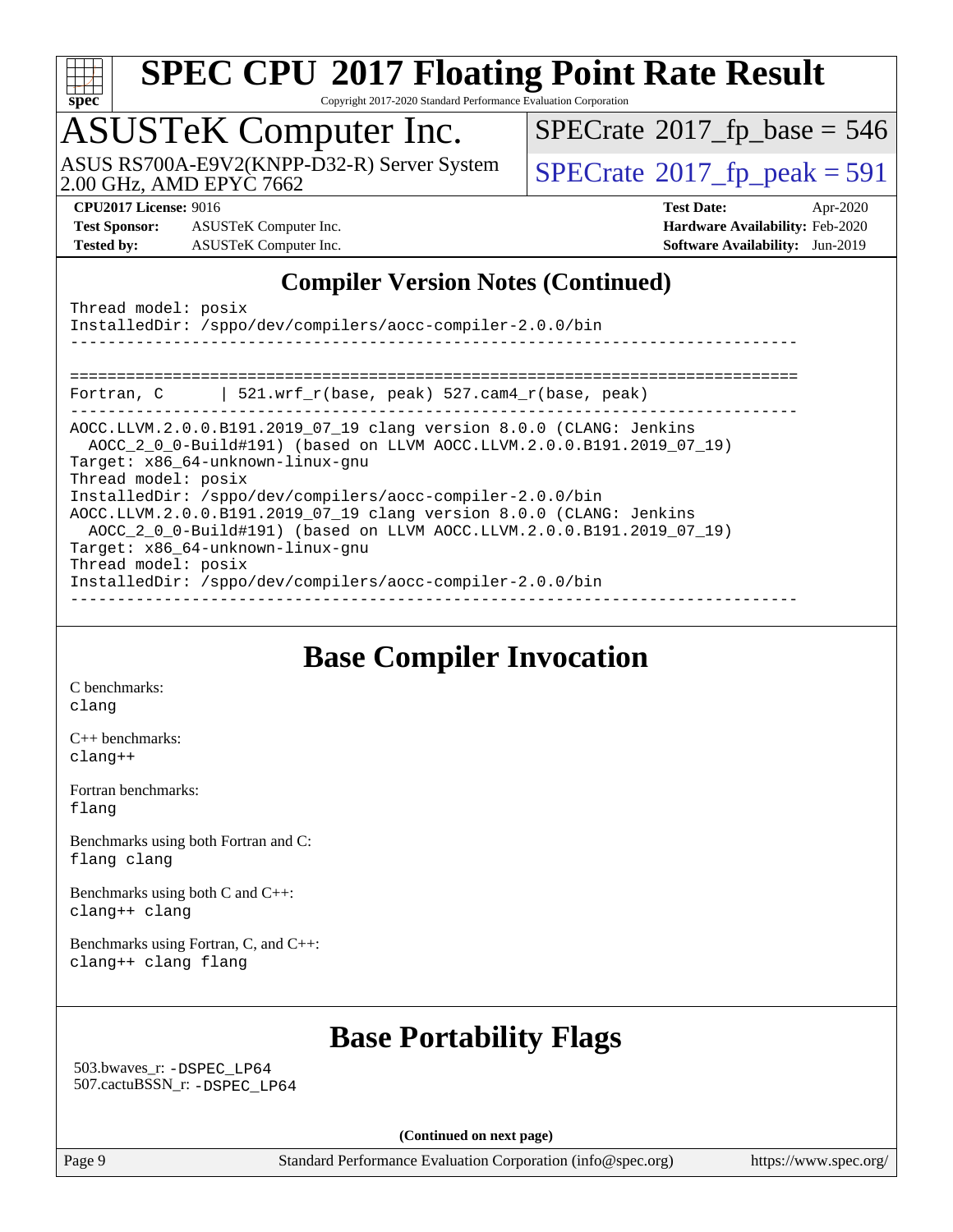

Copyright 2017-2020 Standard Performance Evaluation Corporation

# ASUSTeK Computer Inc.

2.00 GHz, AMD EPYC 7662 ASUS RS700A-E9V2(KNPP-D32-R) Server System  $\big|$  [SPECrate](http://www.spec.org/auto/cpu2017/Docs/result-fields.html#SPECrate2017fppeak)®[2017\\_fp\\_peak = 5](http://www.spec.org/auto/cpu2017/Docs/result-fields.html#SPECrate2017fppeak)91

 $SPECTate$ <sup>®</sup>[2017\\_fp\\_base =](http://www.spec.org/auto/cpu2017/Docs/result-fields.html#SPECrate2017fpbase) 546

**[Test Sponsor:](http://www.spec.org/auto/cpu2017/Docs/result-fields.html#TestSponsor)** ASUSTeK Computer Inc. **[Hardware Availability:](http://www.spec.org/auto/cpu2017/Docs/result-fields.html#HardwareAvailability)** Feb-2020 **[Tested by:](http://www.spec.org/auto/cpu2017/Docs/result-fields.html#Testedby)** ASUSTeK Computer Inc. **[Software Availability:](http://www.spec.org/auto/cpu2017/Docs/result-fields.html#SoftwareAvailability)** Jun-2019

**[CPU2017 License:](http://www.spec.org/auto/cpu2017/Docs/result-fields.html#CPU2017License)** 9016 **[Test Date:](http://www.spec.org/auto/cpu2017/Docs/result-fields.html#TestDate)** Apr-2020

### **[Base Portability Flags \(Continued\)](http://www.spec.org/auto/cpu2017/Docs/result-fields.html#BasePortabilityFlags)**

 508.namd\_r: [-DSPEC\\_LP64](http://www.spec.org/cpu2017/results/res2020q2/cpu2017-20200427-22094.flags.html#suite_baseEXTRA_PORTABILITY508_namd_r_DSPEC_LP64) 510.parest\_r: [-DSPEC\\_LP64](http://www.spec.org/cpu2017/results/res2020q2/cpu2017-20200427-22094.flags.html#suite_baseEXTRA_PORTABILITY510_parest_r_DSPEC_LP64) 511.povray\_r: [-DSPEC\\_LP64](http://www.spec.org/cpu2017/results/res2020q2/cpu2017-20200427-22094.flags.html#suite_baseEXTRA_PORTABILITY511_povray_r_DSPEC_LP64) 519.lbm\_r: [-DSPEC\\_LP64](http://www.spec.org/cpu2017/results/res2020q2/cpu2017-20200427-22094.flags.html#suite_baseEXTRA_PORTABILITY519_lbm_r_DSPEC_LP64) 521.wrf\_r: [-DSPEC\\_CASE\\_FLAG](http://www.spec.org/cpu2017/results/res2020q2/cpu2017-20200427-22094.flags.html#b521.wrf_r_baseCPORTABILITY_DSPEC_CASE_FLAG) [-Mbyteswapio](http://www.spec.org/cpu2017/results/res2020q2/cpu2017-20200427-22094.flags.html#user_baseFPORTABILITY521_wrf_r_F-mbyteswapio_543c39ce38db59bcbc3b888917ef58c313007ae1c27520b689e012995ae261114051d1d5efcb4182d175ce22a6a15532d3a9999882dd2c360e6d853f41da6883) [-DSPEC\\_LP64](http://www.spec.org/cpu2017/results/res2020q2/cpu2017-20200427-22094.flags.html#suite_baseEXTRA_PORTABILITY521_wrf_r_DSPEC_LP64) 526.blender\_r: [-funsigned-char](http://www.spec.org/cpu2017/results/res2020q2/cpu2017-20200427-22094.flags.html#user_baseCPORTABILITY526_blender_r_aocc-unsigned-char) [-D\\_\\_BOOL\\_DEFINED](http://www.spec.org/cpu2017/results/res2020q2/cpu2017-20200427-22094.flags.html#b526.blender_r_baseCXXPORTABILITY_D__BOOL_DEFINED) [-DSPEC\\_LP64](http://www.spec.org/cpu2017/results/res2020q2/cpu2017-20200427-22094.flags.html#suite_baseEXTRA_PORTABILITY526_blender_r_DSPEC_LP64) 527.cam4\_r: [-DSPEC\\_CASE\\_FLAG](http://www.spec.org/cpu2017/results/res2020q2/cpu2017-20200427-22094.flags.html#b527.cam4_r_basePORTABILITY_DSPEC_CASE_FLAG) [-DSPEC\\_LP64](http://www.spec.org/cpu2017/results/res2020q2/cpu2017-20200427-22094.flags.html#suite_baseEXTRA_PORTABILITY527_cam4_r_DSPEC_LP64) 538.imagick\_r: [-DSPEC\\_LP64](http://www.spec.org/cpu2017/results/res2020q2/cpu2017-20200427-22094.flags.html#suite_baseEXTRA_PORTABILITY538_imagick_r_DSPEC_LP64) 544.nab\_r: [-DSPEC\\_LP64](http://www.spec.org/cpu2017/results/res2020q2/cpu2017-20200427-22094.flags.html#suite_baseEXTRA_PORTABILITY544_nab_r_DSPEC_LP64) 549.fotonik3d\_r: [-DSPEC\\_LP64](http://www.spec.org/cpu2017/results/res2020q2/cpu2017-20200427-22094.flags.html#suite_baseEXTRA_PORTABILITY549_fotonik3d_r_DSPEC_LP64) 554.roms\_r: [-DSPEC\\_LP64](http://www.spec.org/cpu2017/results/res2020q2/cpu2017-20200427-22094.flags.html#suite_baseEXTRA_PORTABILITY554_roms_r_DSPEC_LP64)

### **[Base Optimization Flags](http://www.spec.org/auto/cpu2017/Docs/result-fields.html#BaseOptimizationFlags)**

#### [C benchmarks](http://www.spec.org/auto/cpu2017/Docs/result-fields.html#Cbenchmarks):

```
-flto -Wl,-mllvm -Wl,-function-specialize
-Wl,-mllvm -Wl,-region-vectorize -Wl,-mllvm -Wl,-vector-library=LIBMVEC
-Wl,-mllvm -Wl,-reduce-array-computations=3 -O3 -ffast-math
-march=znver2 -fstruct-layout=3 -mllvm -unroll-threshold=50
-fremap-arrays -mllvm -function-specialize -mllvm -enable-gvn-hoist
-mllvm -reduce-array-computations=3 -mllvm -global-vectorize-slp
-mllvm -vector-library=LIBMVEC -mllvm -inline-threshold=1000
-flv-function-specialization -z muldefs -lmvec -lamdlibm -ljemalloc
-lflang
```
[C++ benchmarks:](http://www.spec.org/auto/cpu2017/Docs/result-fields.html#CXXbenchmarks)

```
-std=c++98 -flto -Wl,-mllvm -Wl,-function-specialize
-Wl,-mllvm -Wl,-region-vectorize -Wl,-mllvm -Wl,-vector-library=LIBMVEC
-Wl,-mllvm -Wl,-reduce-array-computations=3
-Wl,-mllvm -Wl,-suppress-fmas -O3 -ffast-math -march=znver2
-mllvm -loop-unswitch-threshold=200000 -mllvm -vector-library=LIBMVEC
-mllvm -unroll-threshold=100 -flv-function-specialization
-mllvm -enable-partial-unswitch -z muldefs -lmvec -lamdlibm
-ljemalloc -lflang
```
#### [Fortran benchmarks](http://www.spec.org/auto/cpu2017/Docs/result-fields.html#Fortranbenchmarks):

```
-flto -Wl,-mllvm -Wl,-function-specialize
-Wl,-mllvm -Wl,-region-vectorize -Wl,-mllvm -Wl,-vector-library=LIBMVEC
-Wl,-mllvm -Wl,-reduce-array-computations=3 -O3 -march=znver2
-funroll-loops -Mrecursive -mllvm -vector-library=LIBMVEC -z muldefs
-Kieee -fno-finite-math-only -lmvec -lamdlibm -ljemalloc -lflang
```
[Benchmarks using both Fortran and C](http://www.spec.org/auto/cpu2017/Docs/result-fields.html#BenchmarksusingbothFortranandC): [-flto](http://www.spec.org/cpu2017/results/res2020q2/cpu2017-20200427-22094.flags.html#user_CC_FCbase_aocc-flto) [-Wl,-mllvm -Wl,-function-specialize](http://www.spec.org/cpu2017/results/res2020q2/cpu2017-20200427-22094.flags.html#user_CC_FCbase_F-function-specialize_7e7e661e57922243ee67c9a1251cb8910e607325179a0ce7f2884e09a6f5d4a5ef0ae4f37e8a2a11c95fc48e931f06dc2b6016f14b511fcb441e048bef1b065a)

| Page $10$ | Standard Performance Evaluation Corporation (info@spec.org) | https://www.spec.org/ |
|-----------|-------------------------------------------------------------|-----------------------|
|-----------|-------------------------------------------------------------|-----------------------|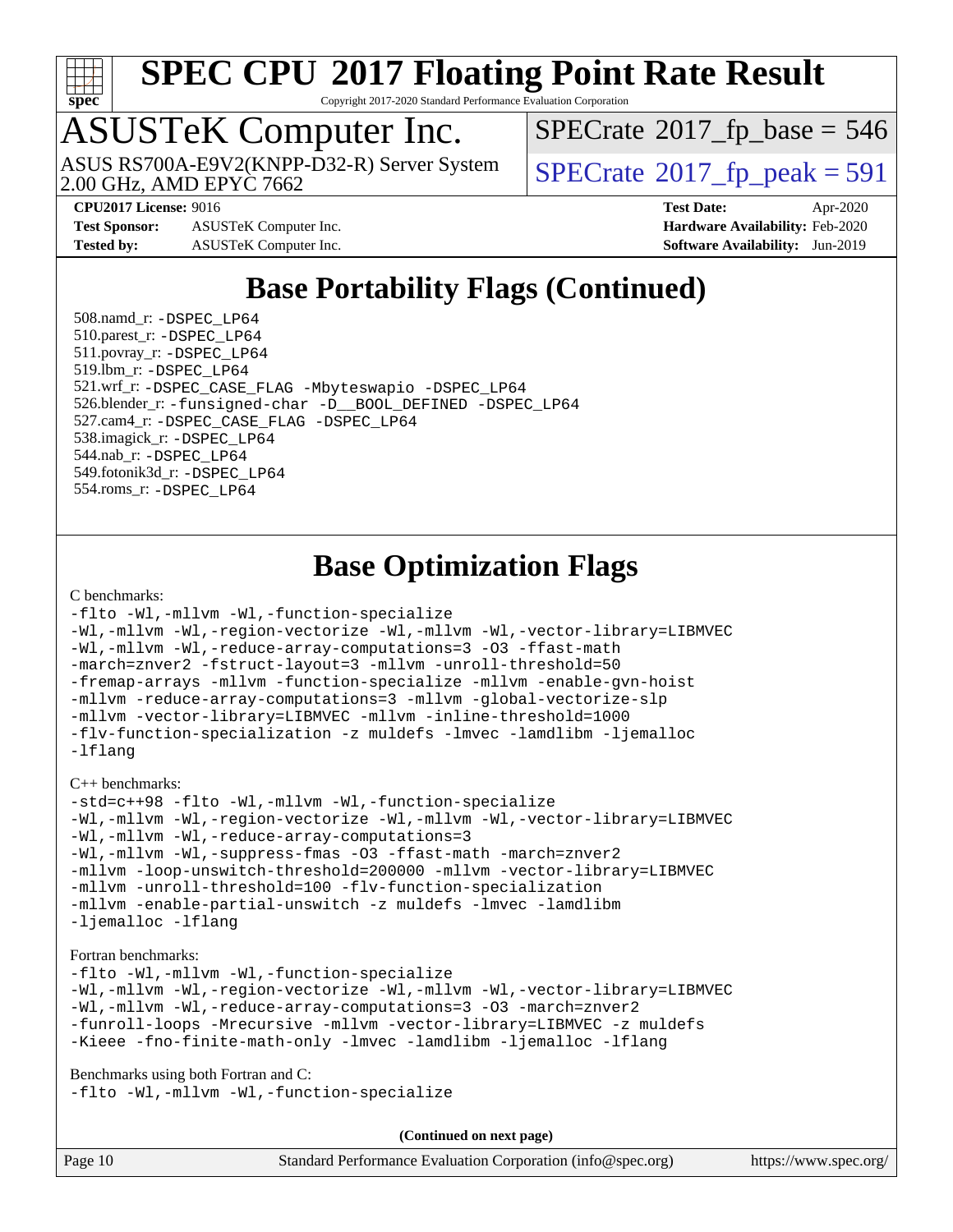

Copyright 2017-2020 Standard Performance Evaluation Corporation

# ASUSTeK Computer Inc.

 $SPECTate$ <sup>®</sup>[2017\\_fp\\_base =](http://www.spec.org/auto/cpu2017/Docs/result-fields.html#SPECrate2017fpbase) 546

2.00 GHz, AMD EPYC 7662 ASUS RS700A-E9V2(KNPP-D32-R) Server System  $\big|$  [SPECrate](http://www.spec.org/auto/cpu2017/Docs/result-fields.html#SPECrate2017fppeak)®[2017\\_fp\\_peak = 5](http://www.spec.org/auto/cpu2017/Docs/result-fields.html#SPECrate2017fppeak)91

**[Test Sponsor:](http://www.spec.org/auto/cpu2017/Docs/result-fields.html#TestSponsor)** ASUSTeK Computer Inc. **[Hardware Availability:](http://www.spec.org/auto/cpu2017/Docs/result-fields.html#HardwareAvailability)** Feb-2020 **[Tested by:](http://www.spec.org/auto/cpu2017/Docs/result-fields.html#Testedby)** ASUSTeK Computer Inc. **[Software Availability:](http://www.spec.org/auto/cpu2017/Docs/result-fields.html#SoftwareAvailability)** Jun-2019

**[CPU2017 License:](http://www.spec.org/auto/cpu2017/Docs/result-fields.html#CPU2017License)** 9016 **[Test Date:](http://www.spec.org/auto/cpu2017/Docs/result-fields.html#TestDate)** Apr-2020

### **[Base Optimization Flags \(Continued\)](http://www.spec.org/auto/cpu2017/Docs/result-fields.html#BaseOptimizationFlags)**

[Benchmarks using both Fortran and C](http://www.spec.org/auto/cpu2017/Docs/result-fields.html#BenchmarksusingbothFortranandC) (continued):

[-Wl,-mllvm -Wl,-region-vectorize](http://www.spec.org/cpu2017/results/res2020q2/cpu2017-20200427-22094.flags.html#user_CC_FCbase_F-region-vectorize_fb6c6b5aa293c88efc6c7c2b52b20755e943585b1fe8658c35afef78727fff56e1a56891413c30e36b8e2a6f9a71126986319243e80eb6110b78b288f533c52b) [-Wl,-mllvm -Wl,-vector-library=LIBMVEC](http://www.spec.org/cpu2017/results/res2020q2/cpu2017-20200427-22094.flags.html#user_CC_FCbase_F-use-vector-library_0a14b27fae317f283640384a31f7bfcc2bd4c1d0b5cfc618a3a430800c9b20217b00f61303eff223a3251b4f06ffbc9739dc5296db9d1fbb9ad24a3939d86d66) [-Wl,-mllvm -Wl,-reduce-array-computations=3](http://www.spec.org/cpu2017/results/res2020q2/cpu2017-20200427-22094.flags.html#user_CC_FCbase_F-reduce-array-computations_b882aefe7a5dda4e33149f6299762b9a720dace3e498e13756f4c04e5a19edf5315c1f3993de2e61ec41e8c206231f84e05da7040e1bb5d69ba27d10a12507e4) [-O3](http://www.spec.org/cpu2017/results/res2020q2/cpu2017-20200427-22094.flags.html#user_CC_FCbase_F-O3) [-ffast-math](http://www.spec.org/cpu2017/results/res2020q2/cpu2017-20200427-22094.flags.html#user_CC_FCbase_aocc-ffast-math) [-march=znver2](http://www.spec.org/cpu2017/results/res2020q2/cpu2017-20200427-22094.flags.html#user_CC_FCbase_aocc-march_3e2e19cff2eeef60c5d90b059483627c9ea47eca6d66670dbd53f9185f6439e27eb5e104cf773e9e8ab18c8842ce63e461a3e948d0214bd567ef3ade411bf467) [-fstruct-layout=3](http://www.spec.org/cpu2017/results/res2020q2/cpu2017-20200427-22094.flags.html#user_CC_FCbase_F-struct-layout) [-mllvm -unroll-threshold=50](http://www.spec.org/cpu2017/results/res2020q2/cpu2017-20200427-22094.flags.html#user_CC_FCbase_F-unroll-threshold_458874500b2c105d6d5cb4d7a611c40e2b16e9e3d26b355fea72d644c3673b4de4b3932662f0ed3dbec75c491a13da2d2ca81180bd779dc531083ef1e1e549dc) [-fremap-arrays](http://www.spec.org/cpu2017/results/res2020q2/cpu2017-20200427-22094.flags.html#user_CC_FCbase_F-fremap-arrays) [-mllvm -function-specialize](http://www.spec.org/cpu2017/results/res2020q2/cpu2017-20200427-22094.flags.html#user_CC_FCbase_F-function-specialize_233b3bdba86027f1b094368157e481c5bc59f40286dc25bfadc1858dcd5745c24fd30d5f188710db7fea399bcc9f44a80b3ce3aacc70a8870250c3ae5e1f35b8) [-mllvm -enable-gvn-hoist](http://www.spec.org/cpu2017/results/res2020q2/cpu2017-20200427-22094.flags.html#user_CC_FCbase_F-enable-gvn-hoist_e5856354646dd6ca1333a0ad99b817e4cf8932b91b82809fd8fd47ceff7b22a89eba5c98fd3e3fa5200368fd772cec3dd56abc3c8f7b655a71b9f9848dddedd5) [-mllvm -reduce-array-computations=3](http://www.spec.org/cpu2017/results/res2020q2/cpu2017-20200427-22094.flags.html#user_CC_FCbase_F-reduce-array-computations_aceadb8604558b566e0e3a0d7a3c1533923dd1fa0889614e16288028922629a28d5695c24d3b3be4306b1e311c54317dfffe3a2e57fbcaabc737a1798de39145) [-mllvm -global-vectorize-slp](http://www.spec.org/cpu2017/results/res2020q2/cpu2017-20200427-22094.flags.html#user_CC_FCbase_F-global-vectorize-slp_a3935e8627af4ced727033b1ffd4db27f4d541a363d28d82bf4c2925fb3a0fd4115d6e42d13a2829f9e024d6608eb67a85cb49770f2da5c5ac8dbc737afad603) [-mllvm -vector-library=LIBMVEC](http://www.spec.org/cpu2017/results/res2020q2/cpu2017-20200427-22094.flags.html#user_CC_FCbase_F-use-vector-library_e584e20b4f7ec96aa109254b65d8e01d864f3d68580371b9d93ed7c338191d4cfce20c3c864632264effc6bbe4c7c38153d02096a342ee92501c4a53204a7871) [-mllvm -inline-threshold=1000](http://www.spec.org/cpu2017/results/res2020q2/cpu2017-20200427-22094.flags.html#user_CC_FCbase_dragonegg-llvm-inline-threshold_b7832241b0a6397e4ecdbaf0eb7defdc10f885c2a282fa3240fdc99844d543fda39cf8a4a9dccf68cf19b5438ac3b455264f478df15da0f4988afa40d8243bab) [-flv-function-specialization](http://www.spec.org/cpu2017/results/res2020q2/cpu2017-20200427-22094.flags.html#user_CC_FCbase_F-flv-function-specialization) [-funroll-loops](http://www.spec.org/cpu2017/results/res2020q2/cpu2017-20200427-22094.flags.html#user_CC_FCbase_aocc-unroll-loops) [-Mrecursive](http://www.spec.org/cpu2017/results/res2020q2/cpu2017-20200427-22094.flags.html#user_CC_FCbase_F-mrecursive_20a145d63f12d5750a899e17d4450b5b8b40330a9bb4af13688ca650e6fb30857bbbe44fb35cdbb895df6e5b2769de0a0d7659f51ff17acfbef6febafec4023f) [-z muldefs](http://www.spec.org/cpu2017/results/res2020q2/cpu2017-20200427-22094.flags.html#user_CC_FCbase_aocc-muldefs) [-Kieee](http://www.spec.org/cpu2017/results/res2020q2/cpu2017-20200427-22094.flags.html#user_CC_FCbase_F-kieee) [-fno-finite-math-only](http://www.spec.org/cpu2017/results/res2020q2/cpu2017-20200427-22094.flags.html#user_CC_FCbase_aocc-fno-finite-math-only) [-lmvec](http://www.spec.org/cpu2017/results/res2020q2/cpu2017-20200427-22094.flags.html#user_CC_FCbase_F-lmvec) [-lamdlibm](http://www.spec.org/cpu2017/results/res2020q2/cpu2017-20200427-22094.flags.html#user_CC_FCbase_F-lamdlibm) [-ljemalloc](http://www.spec.org/cpu2017/results/res2020q2/cpu2017-20200427-22094.flags.html#user_CC_FCbase_jemalloc-lib) [-lflang](http://www.spec.org/cpu2017/results/res2020q2/cpu2017-20200427-22094.flags.html#user_CC_FCbase_F-lflang)

[Benchmarks using both C and C++](http://www.spec.org/auto/cpu2017/Docs/result-fields.html#BenchmarksusingbothCandCXX):

```
-std=c++98 -flto -Wl,-mllvm -Wl,-function-specialize
-Wl,-mllvm -Wl,-region-vectorize -Wl,-mllvm -Wl,-vector-library=LIBMVEC
-Wl,-mllvm -Wl,-reduce-array-computations=3
-Wl,-mllvm -Wl,-suppress-fmas -O3 -ffast-math -march=znver2
-fstruct-layout=3 -mllvm -unroll-threshold=50 -fremap-arrays
-mllvm -function-specialize -mllvm -enable-gvn-hoist
-mllvm -reduce-array-computations=3 -mllvm -global-vectorize-slp
-mllvm -vector-library=LIBMVEC -mllvm -inline-threshold=1000
-flv-function-specialization -mllvm -loop-unswitch-threshold=200000
-mllvm -unroll-threshold=100 -mllvm -enable-partial-unswitch -z muldefs
-lmvec -lamdlibm -ljemalloc -lflang
```
[Benchmarks using Fortran, C, and C++:](http://www.spec.org/auto/cpu2017/Docs/result-fields.html#BenchmarksusingFortranCandCXX)

```
-std=c++98 -flto -Wl,-mllvm -Wl,-function-specialize
-Wl,-mllvm -Wl,-region-vectorize -Wl,-mllvm -Wl,-vector-library=LIBMVEC
-Wl,-mllvm -Wl,-reduce-array-computations=3
-Wl,-mllvm -Wl,-suppress-fmas -O3 -ffast-math -march=znver2
-fstruct-layout=3 -mllvm -unroll-threshold=50 -fremap-arrays
-mllvm -function-specialize -mllvm -enable-gvn-hoist
-mllvm -reduce-array-computations=3 -mllvm -global-vectorize-slp
-mllvm -vector-library=LIBMVEC -mllvm -inline-threshold=1000
-flv-function-specialization -mllvm -loop-unswitch-threshold=200000
-mllvm -unroll-threshold=100 -mllvm -enable-partial-unswitch
-funroll-loops -Mrecursive -z muldefs -Kieee -fno-finite-math-only
-lmvec-lamdlibm-ljemalloc-lflang
```
### **[Peak Compiler Invocation](http://www.spec.org/auto/cpu2017/Docs/result-fields.html#PeakCompilerInvocation)**

[C benchmarks](http://www.spec.org/auto/cpu2017/Docs/result-fields.html#Cbenchmarks): [clang](http://www.spec.org/cpu2017/results/res2020q2/cpu2017-20200427-22094.flags.html#user_CCpeak_clang-c)

[C++ benchmarks:](http://www.spec.org/auto/cpu2017/Docs/result-fields.html#CXXbenchmarks) [clang++](http://www.spec.org/cpu2017/results/res2020q2/cpu2017-20200427-22094.flags.html#user_CXXpeak_clang-cpp)

**(Continued on next page)**

Page 11 Standard Performance Evaluation Corporation [\(info@spec.org\)](mailto:info@spec.org) <https://www.spec.org/>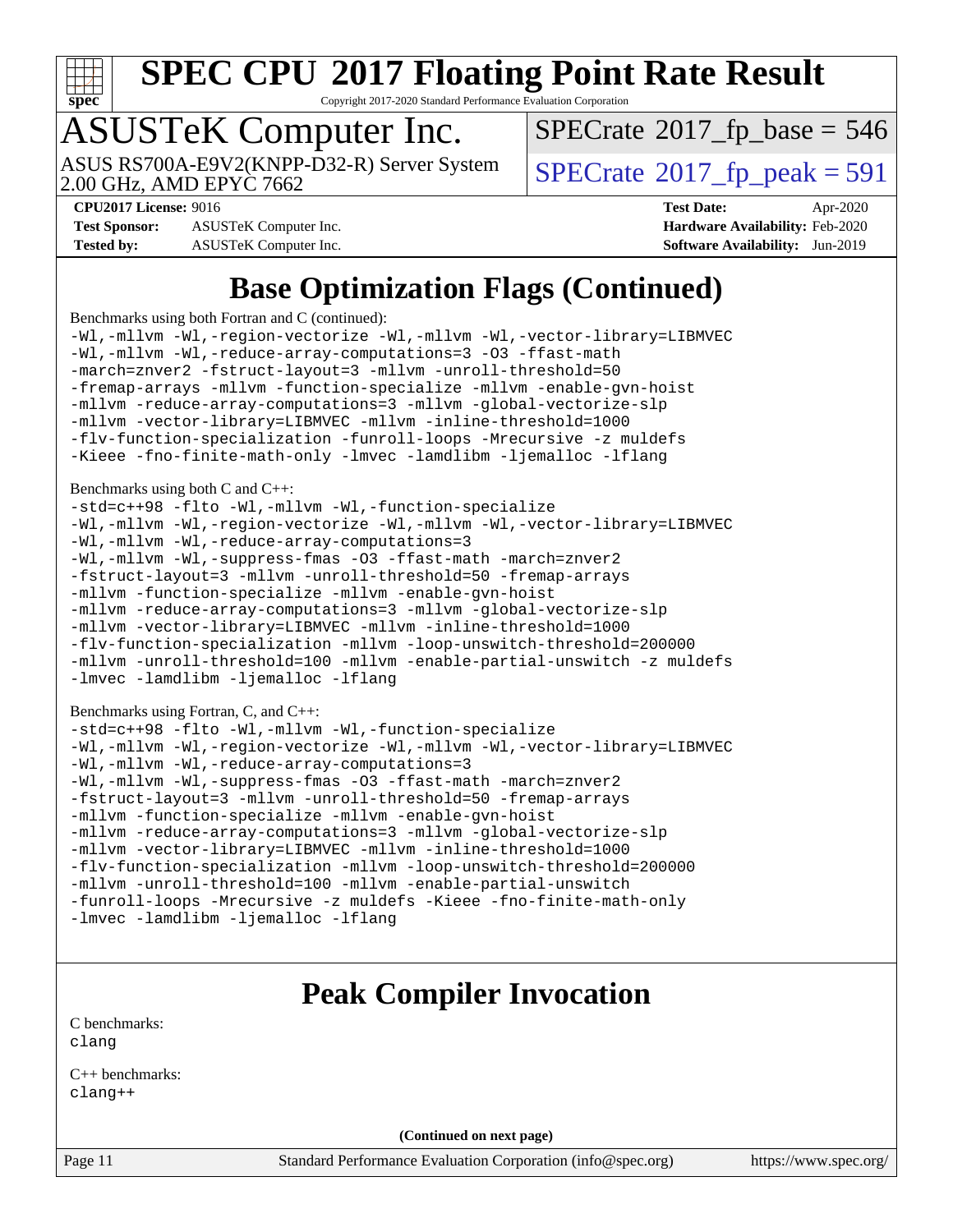

Copyright 2017-2020 Standard Performance Evaluation Corporation

### ASUSTeK Computer Inc.

2.00 GHz, AMD EPYC 7662 ASUS RS700A-E9V2(KNPP-D32-R) Server System  $\big|$  [SPECrate](http://www.spec.org/auto/cpu2017/Docs/result-fields.html#SPECrate2017fppeak)®[2017\\_fp\\_peak = 5](http://www.spec.org/auto/cpu2017/Docs/result-fields.html#SPECrate2017fppeak)91

 $SPECTate$ <sup>®</sup>[2017\\_fp\\_base =](http://www.spec.org/auto/cpu2017/Docs/result-fields.html#SPECrate2017fpbase) 546

**[Test Sponsor:](http://www.spec.org/auto/cpu2017/Docs/result-fields.html#TestSponsor)** ASUSTeK Computer Inc. **[Hardware Availability:](http://www.spec.org/auto/cpu2017/Docs/result-fields.html#HardwareAvailability)** Feb-2020 **[Tested by:](http://www.spec.org/auto/cpu2017/Docs/result-fields.html#Testedby)** ASUSTeK Computer Inc. **[Software Availability:](http://www.spec.org/auto/cpu2017/Docs/result-fields.html#SoftwareAvailability)** Jun-2019

**[CPU2017 License:](http://www.spec.org/auto/cpu2017/Docs/result-fields.html#CPU2017License)** 9016 **[Test Date:](http://www.spec.org/auto/cpu2017/Docs/result-fields.html#TestDate)** Apr-2020

### **[Peak Compiler Invocation \(Continued\)](http://www.spec.org/auto/cpu2017/Docs/result-fields.html#PeakCompilerInvocation)**

[Fortran benchmarks](http://www.spec.org/auto/cpu2017/Docs/result-fields.html#Fortranbenchmarks): [flang](http://www.spec.org/cpu2017/results/res2020q2/cpu2017-20200427-22094.flags.html#user_FCpeak_flang)

[Benchmarks using both Fortran and C](http://www.spec.org/auto/cpu2017/Docs/result-fields.html#BenchmarksusingbothFortranandC): [flang](http://www.spec.org/cpu2017/results/res2020q2/cpu2017-20200427-22094.flags.html#user_CC_FCpeak_flang) [clang](http://www.spec.org/cpu2017/results/res2020q2/cpu2017-20200427-22094.flags.html#user_CC_FCpeak_clang-c)

[Benchmarks using both C and C++](http://www.spec.org/auto/cpu2017/Docs/result-fields.html#BenchmarksusingbothCandCXX): [clang++](http://www.spec.org/cpu2017/results/res2020q2/cpu2017-20200427-22094.flags.html#user_CC_CXXpeak_clang-cpp) [clang](http://www.spec.org/cpu2017/results/res2020q2/cpu2017-20200427-22094.flags.html#user_CC_CXXpeak_clang-c)

[Benchmarks using Fortran, C, and C++:](http://www.spec.org/auto/cpu2017/Docs/result-fields.html#BenchmarksusingFortranCandCXX) [clang++](http://www.spec.org/cpu2017/results/res2020q2/cpu2017-20200427-22094.flags.html#user_CC_CXX_FCpeak_clang-cpp) [clang](http://www.spec.org/cpu2017/results/res2020q2/cpu2017-20200427-22094.flags.html#user_CC_CXX_FCpeak_clang-c) [flang](http://www.spec.org/cpu2017/results/res2020q2/cpu2017-20200427-22094.flags.html#user_CC_CXX_FCpeak_flang)

### **[Peak Portability Flags](http://www.spec.org/auto/cpu2017/Docs/result-fields.html#PeakPortabilityFlags)**

Same as Base Portability Flags

### **[Peak Optimization Flags](http://www.spec.org/auto/cpu2017/Docs/result-fields.html#PeakOptimizationFlags)**

[C benchmarks](http://www.spec.org/auto/cpu2017/Docs/result-fields.html#Cbenchmarks):

519.lbm\_r: basepeak = yes

 538.imagick\_r: [-flto](http://www.spec.org/cpu2017/results/res2020q2/cpu2017-20200427-22094.flags.html#user_peakCOPTIMIZELDFLAGS538_imagick_r_aocc-flto) [-Wl,-mllvm -Wl,-function-specialize](http://www.spec.org/cpu2017/results/res2020q2/cpu2017-20200427-22094.flags.html#user_peakLDFLAGS538_imagick_r_F-function-specialize_7e7e661e57922243ee67c9a1251cb8910e607325179a0ce7f2884e09a6f5d4a5ef0ae4f37e8a2a11c95fc48e931f06dc2b6016f14b511fcb441e048bef1b065a) [-Wl,-mllvm -Wl,-region-vectorize](http://www.spec.org/cpu2017/results/res2020q2/cpu2017-20200427-22094.flags.html#user_peakLDFLAGS538_imagick_r_F-region-vectorize_fb6c6b5aa293c88efc6c7c2b52b20755e943585b1fe8658c35afef78727fff56e1a56891413c30e36b8e2a6f9a71126986319243e80eb6110b78b288f533c52b) [-Wl,-mllvm -Wl,-vector-library=LIBMVEC](http://www.spec.org/cpu2017/results/res2020q2/cpu2017-20200427-22094.flags.html#user_peakLDFLAGS538_imagick_r_F-use-vector-library_0a14b27fae317f283640384a31f7bfcc2bd4c1d0b5cfc618a3a430800c9b20217b00f61303eff223a3251b4f06ffbc9739dc5296db9d1fbb9ad24a3939d86d66) [-Wl,-mllvm -Wl,-reduce-array-computations=3](http://www.spec.org/cpu2017/results/res2020q2/cpu2017-20200427-22094.flags.html#user_peakLDFLAGS538_imagick_r_F-reduce-array-computations_b882aefe7a5dda4e33149f6299762b9a720dace3e498e13756f4c04e5a19edf5315c1f3993de2e61ec41e8c206231f84e05da7040e1bb5d69ba27d10a12507e4) [-Ofast](http://www.spec.org/cpu2017/results/res2020q2/cpu2017-20200427-22094.flags.html#user_peakCOPTIMIZE538_imagick_r_aocc-Ofast) [-march=znver2](http://www.spec.org/cpu2017/results/res2020q2/cpu2017-20200427-22094.flags.html#user_peakCOPTIMIZE538_imagick_r_aocc-march_3e2e19cff2eeef60c5d90b059483627c9ea47eca6d66670dbd53f9185f6439e27eb5e104cf773e9e8ab18c8842ce63e461a3e948d0214bd567ef3ade411bf467) [-mno-sse4a](http://www.spec.org/cpu2017/results/res2020q2/cpu2017-20200427-22094.flags.html#user_peakCOPTIMIZE538_imagick_r_F-mno-sse4a) [-fstruct-layout=5](http://www.spec.org/cpu2017/results/res2020q2/cpu2017-20200427-22094.flags.html#user_peakCOPTIMIZE538_imagick_r_F-struct-layout_0de9d3561e9f54a54e0843cce081bd13a08ab3e9a82696f3346606c2e11360c37113781019b02fa128d9f650e68f1ffd209bab5c3a026c1ad23e4e7f60646b23) [-mllvm -vectorize-memory-aggressively](http://www.spec.org/cpu2017/results/res2020q2/cpu2017-20200427-22094.flags.html#user_peakCOPTIMIZE538_imagick_r_F-vectorize-memory-aggressively_24b72a4417f50ade9e698c5b3bed87ab456cc6fc8ec6439480cb84f36ad6a3975af6e87206dea402e3871a1464ff3d60bc798e0250f330177ba629a260df1857) [-mllvm -function-specialize](http://www.spec.org/cpu2017/results/res2020q2/cpu2017-20200427-22094.flags.html#user_peakCOPTIMIZE538_imagick_r_F-function-specialize_233b3bdba86027f1b094368157e481c5bc59f40286dc25bfadc1858dcd5745c24fd30d5f188710db7fea399bcc9f44a80b3ce3aacc70a8870250c3ae5e1f35b8) [-mllvm -enable-gvn-hoist](http://www.spec.org/cpu2017/results/res2020q2/cpu2017-20200427-22094.flags.html#user_peakCOPTIMIZE538_imagick_r_F-enable-gvn-hoist_e5856354646dd6ca1333a0ad99b817e4cf8932b91b82809fd8fd47ceff7b22a89eba5c98fd3e3fa5200368fd772cec3dd56abc3c8f7b655a71b9f9848dddedd5) [-mllvm -unroll-threshold=50](http://www.spec.org/cpu2017/results/res2020q2/cpu2017-20200427-22094.flags.html#user_peakCOPTIMIZE538_imagick_r_F-unroll-threshold_458874500b2c105d6d5cb4d7a611c40e2b16e9e3d26b355fea72d644c3673b4de4b3932662f0ed3dbec75c491a13da2d2ca81180bd779dc531083ef1e1e549dc) [-fremap-arrays](http://www.spec.org/cpu2017/results/res2020q2/cpu2017-20200427-22094.flags.html#user_peakCOPTIMIZE538_imagick_r_F-fremap-arrays) [-mllvm -vector-library=LIBMVEC](http://www.spec.org/cpu2017/results/res2020q2/cpu2017-20200427-22094.flags.html#user_peakCOPTIMIZE538_imagick_r_F-use-vector-library_e584e20b4f7ec96aa109254b65d8e01d864f3d68580371b9d93ed7c338191d4cfce20c3c864632264effc6bbe4c7c38153d02096a342ee92501c4a53204a7871) [-mllvm -reduce-array-computations=3](http://www.spec.org/cpu2017/results/res2020q2/cpu2017-20200427-22094.flags.html#user_peakCOPTIMIZE538_imagick_r_F-reduce-array-computations_aceadb8604558b566e0e3a0d7a3c1533923dd1fa0889614e16288028922629a28d5695c24d3b3be4306b1e311c54317dfffe3a2e57fbcaabc737a1798de39145) [-mllvm -global-vectorize-slp](http://www.spec.org/cpu2017/results/res2020q2/cpu2017-20200427-22094.flags.html#user_peakCOPTIMIZE538_imagick_r_F-global-vectorize-slp_a3935e8627af4ced727033b1ffd4db27f4d541a363d28d82bf4c2925fb3a0fd4115d6e42d13a2829f9e024d6608eb67a85cb49770f2da5c5ac8dbc737afad603) [-mllvm -inline-threshold=1000](http://www.spec.org/cpu2017/results/res2020q2/cpu2017-20200427-22094.flags.html#user_peakCOPTIMIZE538_imagick_r_dragonegg-llvm-inline-threshold_b7832241b0a6397e4ecdbaf0eb7defdc10f885c2a282fa3240fdc99844d543fda39cf8a4a9dccf68cf19b5438ac3b455264f478df15da0f4988afa40d8243bab) [-flv-function-specialization](http://www.spec.org/cpu2017/results/res2020q2/cpu2017-20200427-22094.flags.html#user_peakCOPTIMIZE538_imagick_r_F-flv-function-specialization) [-lmvec](http://www.spec.org/cpu2017/results/res2020q2/cpu2017-20200427-22094.flags.html#user_peakEXTRA_LIBSMATH_LIBS538_imagick_r_F-lmvec) [-lamdlibm](http://www.spec.org/cpu2017/results/res2020q2/cpu2017-20200427-22094.flags.html#user_peakEXTRA_LIBSMATH_LIBS538_imagick_r_F-lamdlibm) [-ljemalloc](http://www.spec.org/cpu2017/results/res2020q2/cpu2017-20200427-22094.flags.html#user_peakEXTRA_LIBS538_imagick_r_jemalloc-lib) [-lflang](http://www.spec.org/cpu2017/results/res2020q2/cpu2017-20200427-22094.flags.html#user_peakEXTRA_LIBS538_imagick_r_F-lflang) 544.nab\_r: Same as 538.imagick\_r [C++ benchmarks:](http://www.spec.org/auto/cpu2017/Docs/result-fields.html#CXXbenchmarks)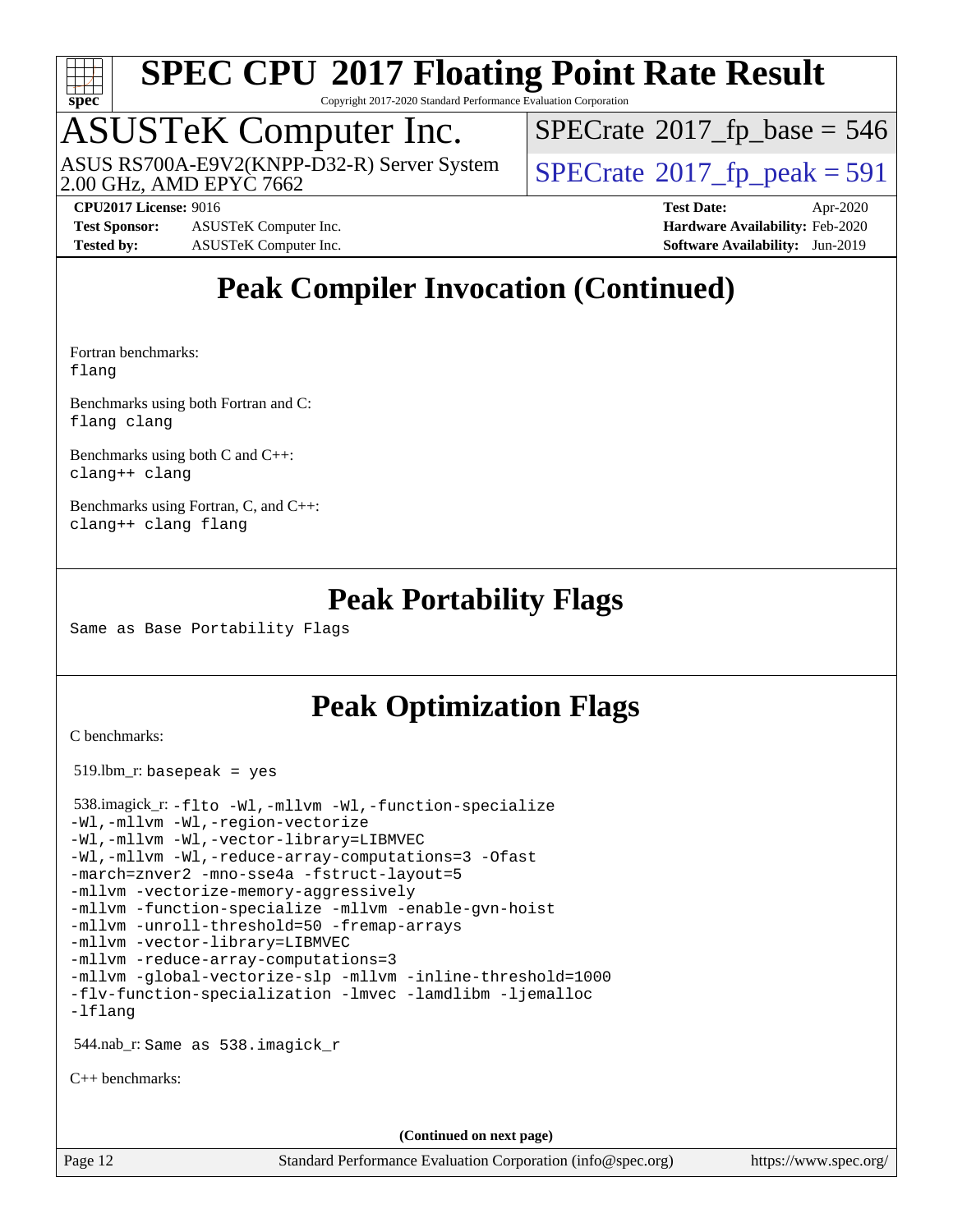

Copyright 2017-2020 Standard Performance Evaluation Corporation

# ASUSTeK Computer Inc.

2.00 GHz, AMD EPYC 7662 ASUS RS700A-E9V2(KNPP-D32-R) Server System  $\big|$  [SPECrate](http://www.spec.org/auto/cpu2017/Docs/result-fields.html#SPECrate2017fppeak)®[2017\\_fp\\_peak = 5](http://www.spec.org/auto/cpu2017/Docs/result-fields.html#SPECrate2017fppeak)91

 $SPECTate$ <sup>®</sup>[2017\\_fp\\_base =](http://www.spec.org/auto/cpu2017/Docs/result-fields.html#SPECrate2017fpbase) 546

**[Test Sponsor:](http://www.spec.org/auto/cpu2017/Docs/result-fields.html#TestSponsor)** ASUSTeK Computer Inc. **[Hardware Availability:](http://www.spec.org/auto/cpu2017/Docs/result-fields.html#HardwareAvailability)** Feb-2020 **[Tested by:](http://www.spec.org/auto/cpu2017/Docs/result-fields.html#Testedby)** ASUSTeK Computer Inc. **[Software Availability:](http://www.spec.org/auto/cpu2017/Docs/result-fields.html#SoftwareAvailability)** Jun-2019

**[CPU2017 License:](http://www.spec.org/auto/cpu2017/Docs/result-fields.html#CPU2017License)** 9016 **[Test Date:](http://www.spec.org/auto/cpu2017/Docs/result-fields.html#TestDate)** Apr-2020

### **[Peak Optimization Flags \(Continued\)](http://www.spec.org/auto/cpu2017/Docs/result-fields.html#PeakOptimizationFlags)**

```
 508.namd_r: -std=c++98 -flto -Wl,-mllvm -Wl,-function-specialize
-Wl,-mllvm -Wl,-region-vectorize
-Wl,-mllvm -Wl,-vector-library=LIBMVEC
-Wl,-mllvm -Wl,-reduce-array-computations=3 -Ofast
-march=znver2 -flv-function-specialization
-mllvm -unroll-threshold=100
-mllvm -enable-partial-unswitch
-mllvm -loop-unswitch-threshold=200000
-mllvm -vector-library=LIBMVEC
-mllvm -inline-threshold=1000 -lmvec -lamdlibm -ljemalloc
-lflang
510.parest_r: basepeak = yes
Fortran benchmarks: 
 503.bwaves_r: basepeak = yes
 549.fotonik3d_r: -flto -Wl,-mllvm -Wl,-function-specialize
-Wl,-mllvm -Wl,-region-vectorize
-Wl,-mllvm -Wl,-vector-library=LIBMVEC
-Wl,-mllvm -Wl,-reduce-array-computations=3 -O3
-march=znver2 -funroll-loops -Mrecursive
-mllvm -vector-library=LIBMVEC -Kieee
-fno-finite-math-only -lmvec -lamdlibm -ljemalloc
-lflang
 554.roms_r: -flto -Wl,-mllvm -Wl,-function-specialize
-Wl,-mllvm -Wl,-region-vectorize
-Wl,-mllvm -Wl,-vector-library=LIBMVEC
-Wl,-mllvm -Wl,-reduce-array-computations=3
-Wl,-mllvm -Wl,-enable-X86-prefetching -O3 -march=znver2
-funroll-loops -Mrecursive -mllvm -vector-library=LIBMVEC
-Kieee -fno-finite-math-only -lmvec -lamdlibm -ljemalloc
-lflang
Benchmarks using both Fortran and C: 
521.wrf\_r: basepeak = yes
 527.cam4_r: -flto -Wl,-mllvm -Wl,-function-specialize
-Wl,-mllvm -Wl,-region-vectorize
-Wl,-mllvm -Wl,-vector-library=LIBMVEC
-Wl,-mllvm -Wl,-reduce-array-computations=3 -Ofast
-march=znver2 -mno-sse4a -fstruct-layout=5
-mllvm -vectorize-memory-aggressively
                                     (Continued on next page)
```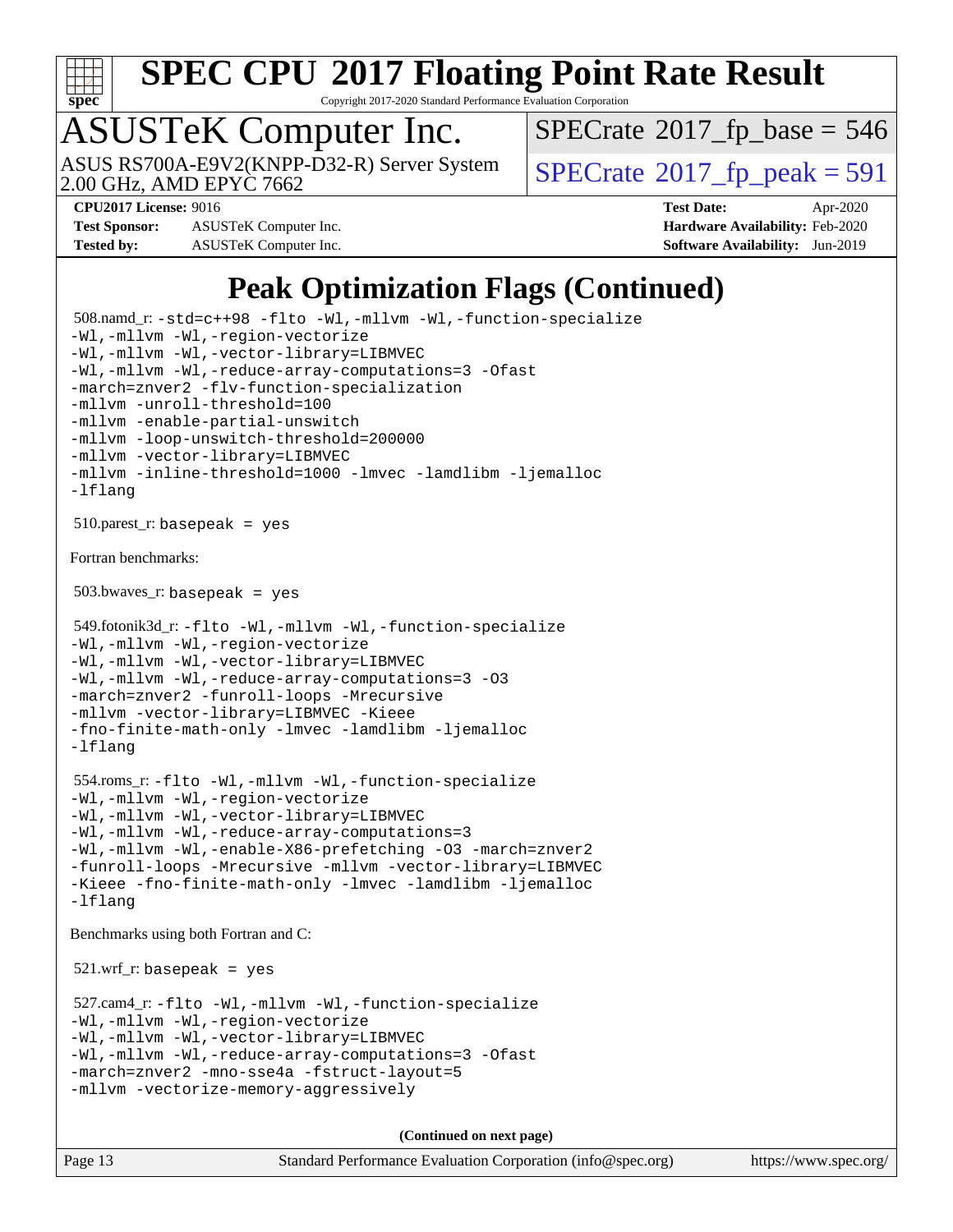

Copyright 2017-2020 Standard Performance Evaluation Corporation

# ASUSTeK Computer Inc.

2.00 GHz, AMD EPYC 7662 ASUS RS700A-E9V2(KNPP-D32-R) Server System  $\big|$  [SPECrate](http://www.spec.org/auto/cpu2017/Docs/result-fields.html#SPECrate2017fppeak)®[2017\\_fp\\_peak = 5](http://www.spec.org/auto/cpu2017/Docs/result-fields.html#SPECrate2017fppeak)91

 $SPECTate$ <sup>®</sup>[2017\\_fp\\_base =](http://www.spec.org/auto/cpu2017/Docs/result-fields.html#SPECrate2017fpbase) 546

**[Test Sponsor:](http://www.spec.org/auto/cpu2017/Docs/result-fields.html#TestSponsor)** ASUSTeK Computer Inc. **[Hardware Availability:](http://www.spec.org/auto/cpu2017/Docs/result-fields.html#HardwareAvailability)** Feb-2020 **[Tested by:](http://www.spec.org/auto/cpu2017/Docs/result-fields.html#Testedby)** ASUSTeK Computer Inc. **[Software Availability:](http://www.spec.org/auto/cpu2017/Docs/result-fields.html#SoftwareAvailability)** Jun-2019

**[CPU2017 License:](http://www.spec.org/auto/cpu2017/Docs/result-fields.html#CPU2017License)** 9016 **[Test Date:](http://www.spec.org/auto/cpu2017/Docs/result-fields.html#TestDate)** Apr-2020

**[Peak Optimization Flags \(Continued\)](http://www.spec.org/auto/cpu2017/Docs/result-fields.html#PeakOptimizationFlags)**

```
 527.cam4_r (continued):
-mllvm -function-specialize -mllvm -enable-gvn-hoist
-mllvm -unroll-threshold=50 -fremap-arrays
-mllvm -vector-library=LIBMVEC
-mllvm -reduce-array-computations=3
-mllvm -global-vectorize-slp -mllvm -inline-threshold=1000
-flv-function-specialization -O3 -funroll-loops
-Mrecursive -Kieee -fno-finite-math-only -lmvec
-lamdlibm -ljemalloc -lflang
Benchmarks using both C and C++: 
 511.povray_r: -std=c++98 -flto -Wl,-mllvm -Wl,-function-specialize
-Wl,-mllvm -Wl,-region-vectorize
-Wl,-mllvm -Wl,-vector-library=LIBMVEC
-Wl,-mllvm -Wl,-reduce-array-computations=3
-Wl,-mllvm -Wl,-x86-use-vzeroupper=false -Ofast
-march=znver2 -mno-sse4a -fstruct-layout=5
-mllvm -vectorize-memory-aggressively
-mllvm -function-specialize -mllvm -enable-gvn-hoist
-mllvm -unroll-threshold=50 -fremap-arrays
-mllvm -vector-library=LIBMVEC
-mllvm -reduce-array-computations=3
-mllvm -global-vectorize-slp -mllvm -inline-threshold=1000
-flv-function-specialization -mllvm -unroll-threshold=100
-mllvm -enable-partial-unswitch
-mllvm -loop-unswitch-threshold=200000 -lmvec -lamdlibm
-ljemalloc -lflang
 526.blender_r: -std=c++98 -flto -Wl,-mllvm -Wl,-function-specialize
-Wl,-mllvm -Wl,-region-vectorize
-Wl,-mllvm -Wl,-vector-library=LIBMVEC
-Wl,-mllvm -Wl,-reduce-array-computations=3 -Ofast
-march=znver2 -mno-sse4a -fstruct-layout=5
-mllvm -vectorize-memory-aggressively
-mllvm -function-specialize -mllvm -enable-gvn-hoist
-mllvm -unroll-threshold=50 -fremap-arrays
-mllvm -vector-library=LIBMVEC
-mllvm -reduce-array-computations=3
-mllvm -global-vectorize-slp -mllvm -inline-threshold=1000
-flv-function-specialization -mllvm -unroll-threshold=100
-mllvm -enable-partial-unswitch
-mllvm -loop-unswitch-threshold=200000 -lmvec -lamdlibm
-ljemalloc -lflang
```